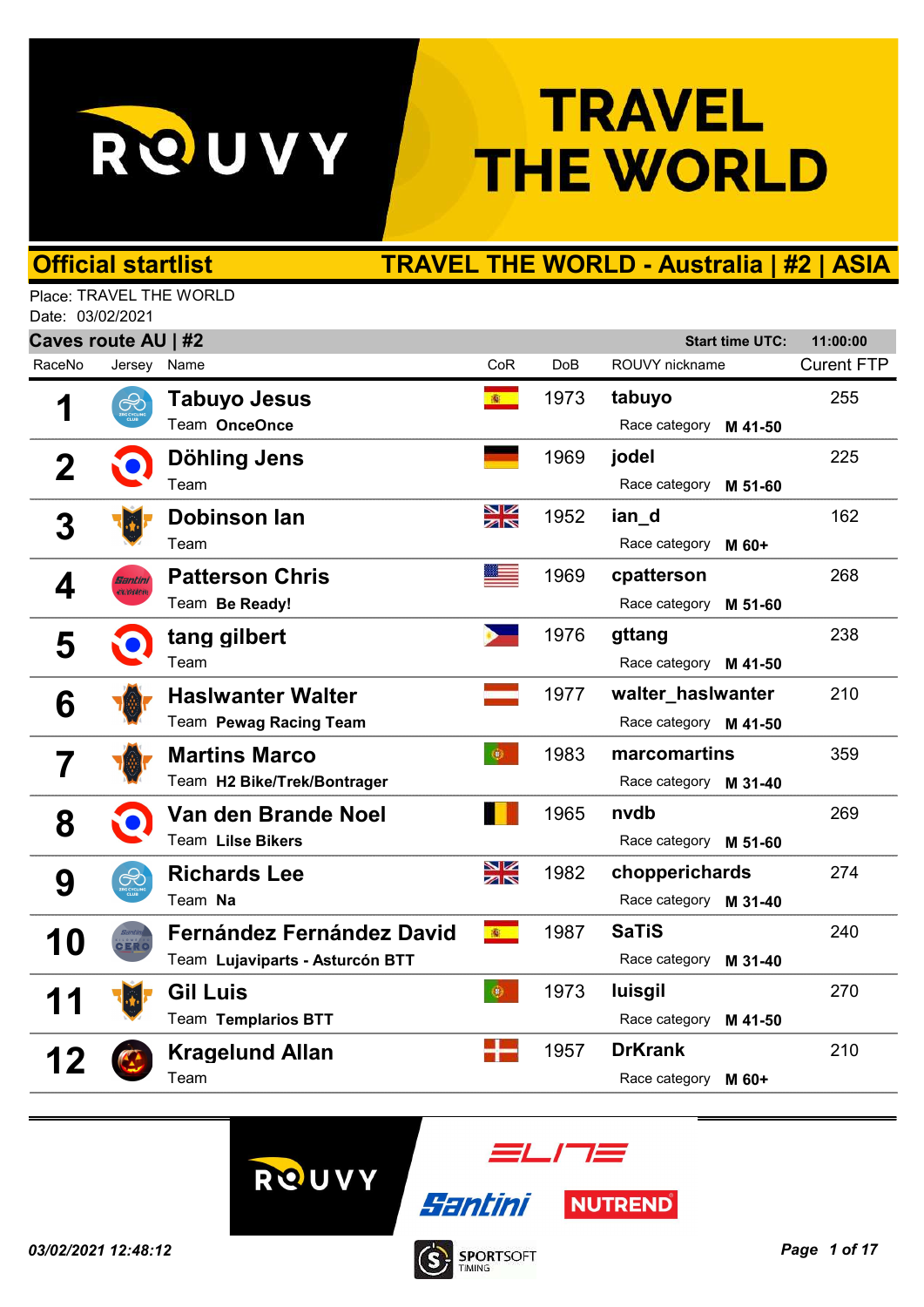| Caves route AU   #2<br><b>Start time UTC:</b><br>11:00:00 |             |                          |                      |      |                          |                   |  |
|-----------------------------------------------------------|-------------|--------------------------|----------------------|------|--------------------------|-------------------|--|
| RaceNo                                                    | Jersey Name |                          | CoR                  | DoB  | ROUVY nickname           | <b>Curent FTP</b> |  |
| 13                                                        |             | <b>Gregory Kevin</b>     | ø,                   | 1968 | kevingre                 | 299               |  |
|                                                           |             | Team King Racing Group   |                      |      | Race category M 51-60    |                   |  |
| 14                                                        |             | Taylor Steve             | NK<br>AR             | 1960 | welshchamp               | 253               |  |
|                                                           |             | Team                     |                      |      | Race category M 60+      |                   |  |
|                                                           |             | <b>Ebo Chukwuma</b>      | $\bullet$            | 1971 | chuksinbobo              | 250               |  |
| 15                                                        |             | Team                     |                      |      | Race category M 41-50    |                   |  |
| 16                                                        |             | <b>Gomez Felipe</b>      |                      | 1985 | felipe8jul               | 280               |  |
|                                                           |             | Team                     |                      |      | Race category<br>M 31-40 |                   |  |
|                                                           |             | <b>Walkerden Graham</b>  | $\frac{1}{\sqrt{2}}$ | 1967 | walko                    | 230               |  |
|                                                           |             | Team                     |                      |      | Race category<br>M 51-60 |                   |  |
| 18                                                        |             | <b>Mackrill Alastair</b> | XK<br>X              | 1970 | catmando                 | 250               |  |
|                                                           |             | Team                     |                      |      | Race category<br>M 51-60 |                   |  |
| 19                                                        |             | Hartman Ryan             |                      | 1985 | rhartman19               | 215               |  |
|                                                           |             | Team                     |                      |      | Race category M 31-40    |                   |  |
|                                                           |             | <b>Rojas Jose</b>        |                      | 1968 | jvrs                     | 198               |  |
| 20                                                        | CERC        | Team                     |                      |      | Race category<br>M 51-60 |                   |  |
| 21                                                        |             | Lu Ching                 |                      | 1982 | <b>Eriching</b>          | 305               |  |
|                                                           |             | Team                     |                      |      | Race category<br>M 31-40 |                   |  |
| 22                                                        |             | <b>Santos Mário</b>      | $\bullet$            | 1962 | mjasantos                | 312               |  |
|                                                           |             | Team Individual          |                      |      | Race category<br>M 51-60 |                   |  |
|                                                           |             | chien ball               | ●■                   | 1969 | ballchien                | 153               |  |
|                                                           |             | Team                     |                      |      | Race category M 51-60    |                   |  |
|                                                           |             | <b>Karlheinz Roch</b>    |                      | 1953 | vancouver53              | 250               |  |
| 24                                                        |             | Team                     |                      |      | Race category M 60+      |                   |  |
| 25                                                        |             | Takagawa Shigeto         |                      | 1967 | takagar                  | 236               |  |
|                                                           |             | Team Team Zero Emissions |                      |      | Race category<br>M 51-60 |                   |  |
| 26                                                        |             | <b>Rehora Radoslav</b>   | 風勢に                  | 1986 | radorehora               | 362               |  |
|                                                           |             | Team TRNAVA CYCLING TEAM |                      |      | Race category<br>M 31-40 |                   |  |
|                                                           |             | -Grant -Jamie            | NK<br>AK             | 1972 | jamgt72                  | 360               |  |
| 27                                                        |             | Team                     |                      |      | Race category<br>M 41-50 |                   |  |
|                                                           |             | <b>Moss Stuart</b>       | NK<br>NK             | 1961 | <b>StuMoss</b>           | 210               |  |
| <b>28</b>                                                 |             | Team                     |                      |      | Race category<br>M 51-60 |                   |  |
|                                                           |             | <b>Heinemann Walter</b>  |                      | 1956 | polymen4                 | 210               |  |
|                                                           |             | Team Team KALI-Stiere    |                      |      | Race category<br>M 60+   |                   |  |
|                                                           |             |                          |                      |      |                          |                   |  |





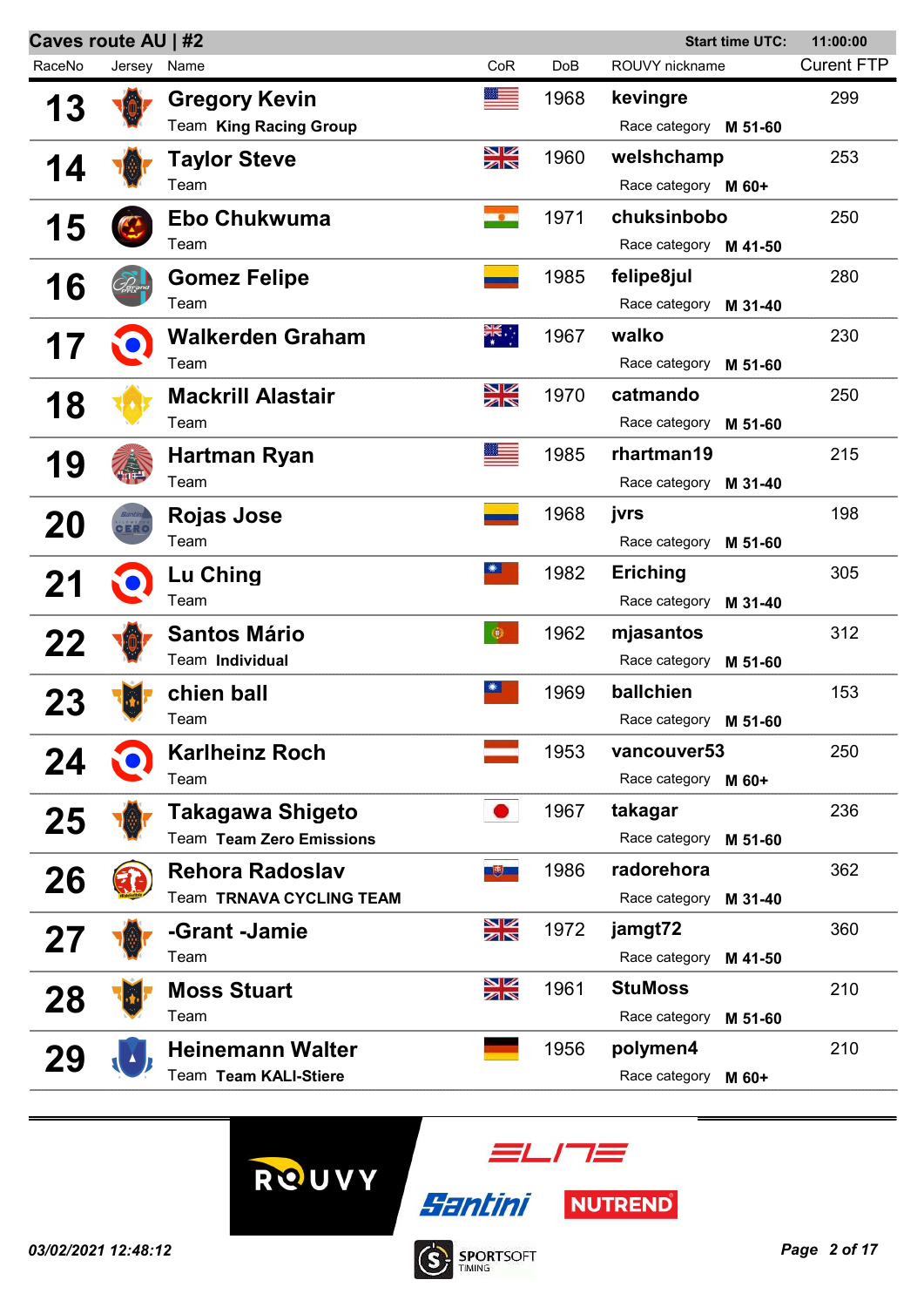| Caves route AU   #2<br><b>Start time UTC:</b><br>11:00:00 |             |                          |                                                                                                                                                                                                                                                                                                                                                                 |                 |                          |                   |
|-----------------------------------------------------------|-------------|--------------------------|-----------------------------------------------------------------------------------------------------------------------------------------------------------------------------------------------------------------------------------------------------------------------------------------------------------------------------------------------------------------|-----------------|--------------------------|-------------------|
| RaceNo                                                    | Jersey Name |                          | CoR                                                                                                                                                                                                                                                                                                                                                             | Do <sub>B</sub> | ROUVY nickname           | <b>Curent FTP</b> |
| 30                                                        |             | <b>Adrian Vu</b>         | M                                                                                                                                                                                                                                                                                                                                                               | 1988            | adrianwvu                | 233               |
|                                                           |             | Team                     |                                                                                                                                                                                                                                                                                                                                                                 |                 | Race category M 31-40    |                   |
| 31                                                        |             | <b>Lindeboom Wietze</b>  |                                                                                                                                                                                                                                                                                                                                                                 | 1960            | wlindeboom               | 232               |
|                                                           |             | Team                     |                                                                                                                                                                                                                                                                                                                                                                 |                 | Race category M 60+      |                   |
| 32                                                        |             | <b>Munhoz Tulio</b>      | $\bullet$                                                                                                                                                                                                                                                                                                                                                       | 1981            | tuliojm                  | 250               |
|                                                           |             | Team                     |                                                                                                                                                                                                                                                                                                                                                                 |                 | Race category M 31-40    |                   |
| 33                                                        |             | Nakamura Kaoru           |                                                                                                                                                                                                                                                                                                                                                                 | 1965            | kaonak                   | 240               |
|                                                           |             | Team                     |                                                                                                                                                                                                                                                                                                                                                                 |                 | Race category M 51-60    |                   |
| <b>34</b>                                                 |             | <b>Scott Dave</b>        | XK                                                                                                                                                                                                                                                                                                                                                              | 1960            | boundah                  | 211               |
|                                                           |             | Team                     |                                                                                                                                                                                                                                                                                                                                                                 |                 | Race category M 60+      |                   |
| 35                                                        | Santini     | <b>Yang Socheon</b>      | $\begin{picture}(120,10) \put(0,0){\line(1,0){15}} \put(15,0){\line(1,0){15}} \put(15,0){\line(1,0){15}} \put(15,0){\line(1,0){15}} \put(15,0){\line(1,0){15}} \put(15,0){\line(1,0){15}} \put(15,0){\line(1,0){15}} \put(15,0){\line(1,0){15}} \put(15,0){\line(1,0){15}} \put(15,0){\line(1,0){15}} \put(15,0){\line(1,0){15}} \put(15,0){\line($             | 1982            | socheon                  | 262               |
|                                                           |             | Team                     |                                                                                                                                                                                                                                                                                                                                                                 |                 | Race category M 31-40    |                   |
| 36                                                        | Santini     | Saputra Krisna           |                                                                                                                                                                                                                                                                                                                                                                 | 1975            | prabuchresno             | 222               |
|                                                           |             | Team                     |                                                                                                                                                                                                                                                                                                                                                                 |                 | Race category M 41-50    |                   |
| <b>37</b>                                                 |             | <b>Kevin Lin</b>         | $\frac{1}{2} \sum_{i=1}^{n} \frac{1}{i} \sum_{j=1}^{n} \frac{1}{j} \sum_{j=1}^{n} \frac{1}{j} \sum_{j=1}^{n} \frac{1}{j} \sum_{j=1}^{n} \frac{1}{j} \sum_{j=1}^{n} \frac{1}{j} \sum_{j=1}^{n} \frac{1}{j} \sum_{j=1}^{n} \frac{1}{j} \sum_{j=1}^{n} \frac{1}{j} \sum_{j=1}^{n} \frac{1}{j} \sum_{j=1}^{n} \frac{1}{j} \sum_{j=1}^{n} \frac{1}{j} \sum_{j=1}^{n$ | 1967            | kevinlin                 | 200               |
|                                                           |             | Team                     |                                                                                                                                                                                                                                                                                                                                                                 |                 | Race category M 51-60    |                   |
| 38                                                        |             | <b>Hannemann René</b>    |                                                                                                                                                                                                                                                                                                                                                                 | 1979            | rene79                   | 220               |
|                                                           |             | Team                     |                                                                                                                                                                                                                                                                                                                                                                 |                 | Race category M 41-50    |                   |
| 39                                                        | SKTLINE     | <b>Petr Koc</b>          | $\div$                                                                                                                                                                                                                                                                                                                                                          | 1989            | testo3                   | 250               |
|                                                           |             | Team ROUVY               |                                                                                                                                                                                                                                                                                                                                                                 |                 | Race category W 31-40    |                   |
| 40                                                        |             | Topping Stephen          | NK<br>NK                                                                                                                                                                                                                                                                                                                                                        | 1951            | stetopps                 | 174               |
|                                                           |             | Team WBCCC               |                                                                                                                                                                                                                                                                                                                                                                 |                 | Race category M 60+      |                   |
|                                                           |             | Lorber Günther           |                                                                                                                                                                                                                                                                                                                                                                 | 1953            | sonneman2003             | 245               |
|                                                           |             | Team                     |                                                                                                                                                                                                                                                                                                                                                                 |                 | Race category M 60+      |                   |
| 42                                                        |             | <b>Pluis Nijntje</b>     |                                                                                                                                                                                                                                                                                                                                                                 | 1975            | nijnemans                | 274               |
|                                                           |             | Team Live Slow Ride Fast |                                                                                                                                                                                                                                                                                                                                                                 |                 | Race category M 41-50    |                   |
| 43                                                        |             | -larsen -steve           |                                                                                                                                                                                                                                                                                                                                                                 | 1968            | BigRing2010              | 287               |
|                                                           |             | Team                     |                                                                                                                                                                                                                                                                                                                                                                 |                 | Race category M 51-60    |                   |
|                                                           |             | <b>Strangmuller Jan</b>  |                                                                                                                                                                                                                                                                                                                                                                 | 1976            | road2kona.cz             | 330               |
|                                                           |             | Team Road2kona           |                                                                                                                                                                                                                                                                                                                                                                 |                 | Race category M 41-50    |                   |
| 45                                                        |             | <b>Allen -Mark</b>       | ्रें≭                                                                                                                                                                                                                                                                                                                                                           | 1964            | velottante               | 270               |
|                                                           |             | Team                     |                                                                                                                                                                                                                                                                                                                                                                 |                 | Race category<br>M 51-60 |                   |
| 46                                                        | Santin      | <b>Rendvansky Peter</b>  | 551-                                                                                                                                                                                                                                                                                                                                                            | 1984            | <b>PeterFoil</b>         | 175               |
|                                                           |             | Team                     |                                                                                                                                                                                                                                                                                                                                                                 |                 | Race category<br>M 31-40 |                   |
|                                                           |             |                          |                                                                                                                                                                                                                                                                                                                                                                 |                 |                          |                   |





**SPORTSOFT** 

 $\dot{\textbf{S}}$ 

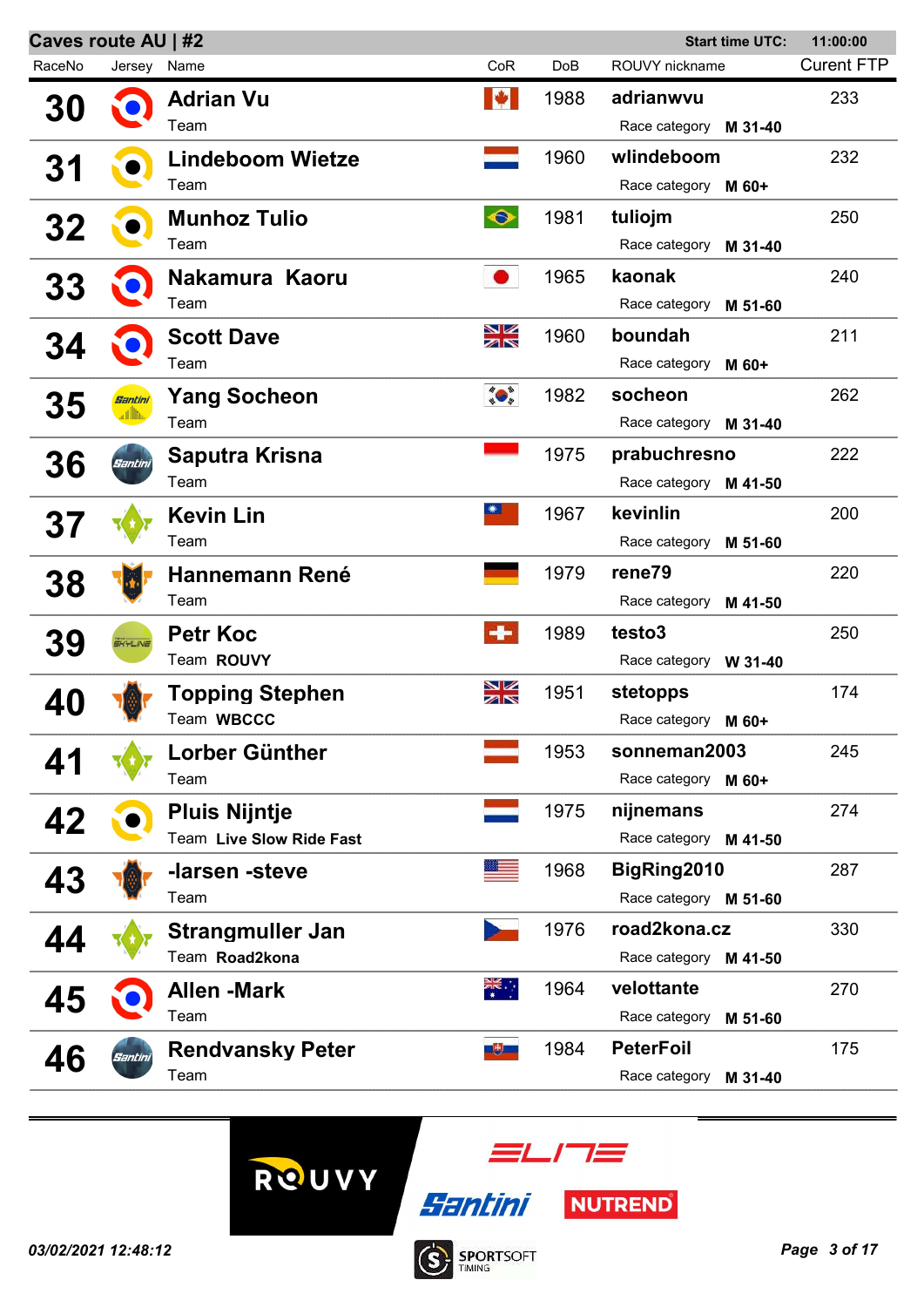|        | Caves route AU   #2 |                               |                  | <b>Start time UTC:</b> |                          |                   |
|--------|---------------------|-------------------------------|------------------|------------------------|--------------------------|-------------------|
| RaceNo | Jersey              | Name                          | CoR              | <b>DoB</b>             | ROUVY nickname           | <b>Curent FTP</b> |
| 47     |                     | <b>KIM YoungBae</b>           | $\sum_{i=1}^{n}$ | 1973                   | YoungBae                 | 250               |
|        |                     | Team KORA                     |                  |                        | Race category M 41-50    |                   |
| 48     | ∉                   | <b>Hebb Sue</b>               | XK               | 1964                   | ggg14                    | 250               |
|        |                     | Team                          |                  |                        | Race category W 50+      |                   |
| 49     |                     | besnard tiffany               | त्रें≍           | 1969                   | wickedangelintl          | 130               |
|        |                     | Team                          |                  |                        | Race category W 50+      |                   |
| 50     |                     | steinhoefer wolfgang          |                  | 1952                   | wolfoerl                 | 205               |
|        |                     | Team                          |                  |                        | Race category<br>M 60+   |                   |
| 51     |                     | <b>Zange Sebastian</b>        |                  | 1979                   | Sibbe79                  | 252               |
|        |                     | Team                          |                  |                        | Race category<br>M 41-50 |                   |
| 52     |                     | Jaramillo Juank               |                  | 1973                   | jucajaf1                 | 270               |
|        |                     | Team                          |                  |                        | Race category<br>M 41-50 |                   |
| 53     |                     | <b>DE KNOP bernard</b>        |                  | 1954                   | berniedk                 | 200               |
|        |                     | Team                          |                  |                        | Race category<br>M 60+   |                   |
| 54     |                     | <b>Mayes Alan</b>             | NK<br>M          | 1966                   | alhmayes                 | 219               |
|        |                     | Team                          |                  |                        | Race category<br>M 51-60 |                   |
| 55     | clásico             | <b>Bustamante Adalberto</b>   |                  | 1988                   | <b>beto2020</b>          | 225               |
|        |                     | Team                          |                  |                        | Race category<br>M 31-40 |                   |
| 56     |                     | <b>Fu Cheng Hsiao</b>         | $\bullet$        | 1974                   | fc.hsiao21               | 231               |
|        |                     | Team                          |                  |                        | Race category M 41-50    |                   |
|        |                     | <b>Anywhere Nic</b>           | NK<br>NK         | 1970                   | nic.anywhere             | 161               |
|        |                     | Team                          |                  |                        | Race category W 50+      |                   |
| 58     |                     | <b>Denniel Patrice</b>        |                  | 1973                   | superpatleguen           | 241               |
|        |                     | Team Triathlon Club Valais    |                  |                        | Race category M 41-50    |                   |
| 59     |                     | <b>Eden Yuval</b>             | $\frac{1}{2}$    | 1979                   | yuvaleden                | 199               |
|        |                     | Team                          |                  |                        | Race category M 41-50    |                   |
| 60     |                     | <b>Brinkhorst Jan</b>         |                  | 1954                   | <b>JanBrinkhorst</b>     | 235               |
|        |                     | Team CAFFEINATORS             |                  |                        | Race category M 60+      |                   |
| 61     |                     | Mesa Juan                     |                  | 1959                   | jcmesa                   | 208               |
|        |                     | Team La Squadra               |                  |                        | Race category<br>M 60+   |                   |
| 62     |                     | Wikierski Łukasz              |                  | 1979                   | wooky                    | 200               |
|        |                     | Team GB Wielkopolscy Biegacze |                  |                        | Race category<br>M 41-50 |                   |
| 63     |                     | <b>Graber Ueli</b>            | $\bullet$        | 1955                   | grauzo                   | 212               |
|        |                     | Team                          |                  |                        | Race category<br>M 60+   |                   |
|        |                     |                               |                  |                        |                          |                   |

ROUVY



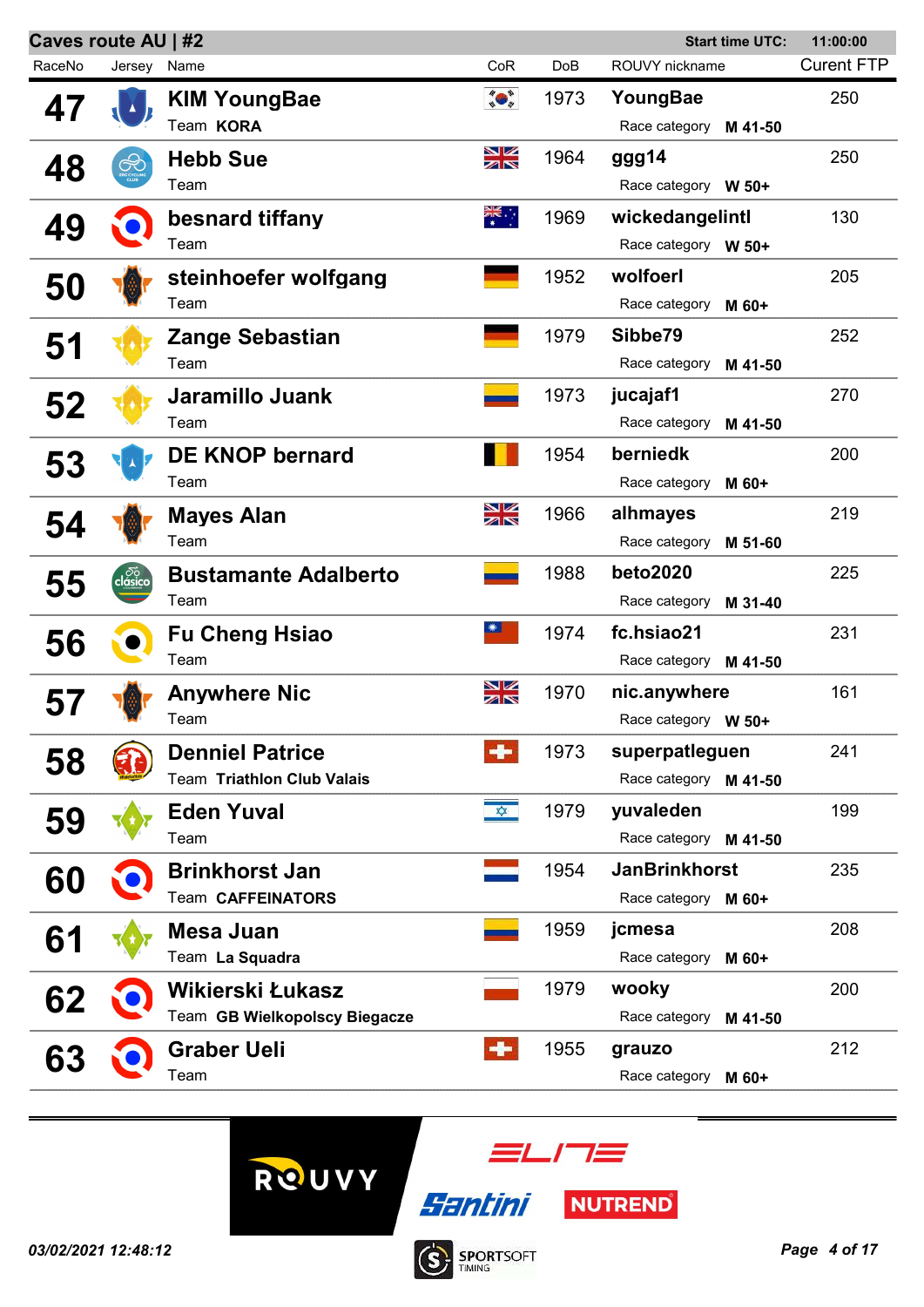| Caves route AU   #2<br><b>Start time UTC:</b><br>11:00:00 |            |                                 |          |            |                          |                   |
|-----------------------------------------------------------|------------|---------------------------------|----------|------------|--------------------------|-------------------|
| RaceNo                                                    | Jersey     | Name                            | CoR      | <b>DoB</b> | ROUVY nickname           | <b>Curent FTP</b> |
| 64                                                        |            | <b>Lukita Christopher</b>       |          | 1990       | <b>C.Lukita</b>          | 182               |
|                                                           |            | Team                            |          |            | Race category<br>M 31-40 |                   |
|                                                           |            | Unteregger Lu                   |          | 1965       | <b>lu6510</b>            | 220               |
| 65                                                        |            | Team                            |          |            | Race category M 51-60    |                   |
|                                                           |            | <b>Battilana santiago</b>       |          | 1973       | santibatti73             | 265               |
| 66                                                        |            | Team CT4S                       |          |            | Race category M 41-50    |                   |
| 67                                                        | Santini    | <b>Chee Andrew</b>              | $\Omega$ | 1970       | andrewchee               | 168               |
|                                                           |            | Team                            |          |            | Race category M 51-60    |                   |
|                                                           |            | <b>Falco Coraline</b>           |          | 1977       | coracuse                 | 130               |
| 68                                                        |            | Team                            |          |            | Race category W 41-50    |                   |
|                                                           |            | -van Staden -Michael            | $\gg$    | 1962       | MikevanStaden62          | 245               |
| 69                                                        |            | Team                            |          |            | Race category M 51-60    |                   |
|                                                           |            | <b>Bishop Kevin</b>             | NK<br>AK | 1959       | kr4ck3rj4ck              | 237               |
| 70                                                        |            | Team                            |          |            | Race category M 60+      |                   |
|                                                           |            | <b>Botero Fabio</b>             |          | 1974       | fboterom                 | 176               |
|                                                           |            | Team                            |          |            | Race category<br>M 41-50 |                   |
|                                                           |            | Utrera Rodrigo                  |          | 1990       | rautrera                 | 270               |
| 72                                                        |            | Team AGMT2                      |          |            | Race category<br>M 31-40 |                   |
|                                                           |            | <b>Gascoyne Paul</b>            | NK<br>Ak | 1970       | spinjedi                 | 200               |
| 73                                                        |            | Team Rouvy Ambassador           |          |            | Race category<br>M 51-60 |                   |
|                                                           |            | <b>Hodges Virgil</b>            |          | 1981       | <b>Dreads</b>            | 170               |
| 74                                                        |            | Team                            |          |            | Race category<br>M 31-40 |                   |
|                                                           |            | <b>P</b> Edouard                |          | 1978       | edouard p                | 345               |
| 75                                                        |            | Team                            |          |            | Race category<br>M 41-50 |                   |
|                                                           |            | <b>Borgo Enrico</b>             |          | 1969       | <b>Pantaisa</b>          | 207               |
| 76                                                        | <b>JAY</b> | Team Brontolo Bike              |          |            | Race category<br>M 51-60 |                   |
|                                                           |            | S Hana                          |          | 1974       | <b>Howl</b>              | 150               |
| 77                                                        |            | Team Hanutri                    |          |            | Race category W 41-50    |                   |
|                                                           |            | -MITTAINE MISSET -Alexandr      |          | 1986       | misset                   | 280               |
| 78                                                        |            | Team                            |          |            | Race category<br>M 31-40 |                   |
|                                                           |            | <b>Hahnenbruch Simon</b>        |          | 1977       | simonhahnenbruch         | 368               |
| 79                                                        |            | Team Cycling Team Rhein-Main    |          |            | Race category M 41-50    |                   |
|                                                           |            | <b>Stückler Oliver</b>          |          | 1976       | oliverst                 | 278               |
| 80                                                        | <b>DER</b> | Team Arbö Sparkasse Neunkirchen |          |            | Race category<br>M 41-50 |                   |
|                                                           |            |                                 |          |            |                          |                   |



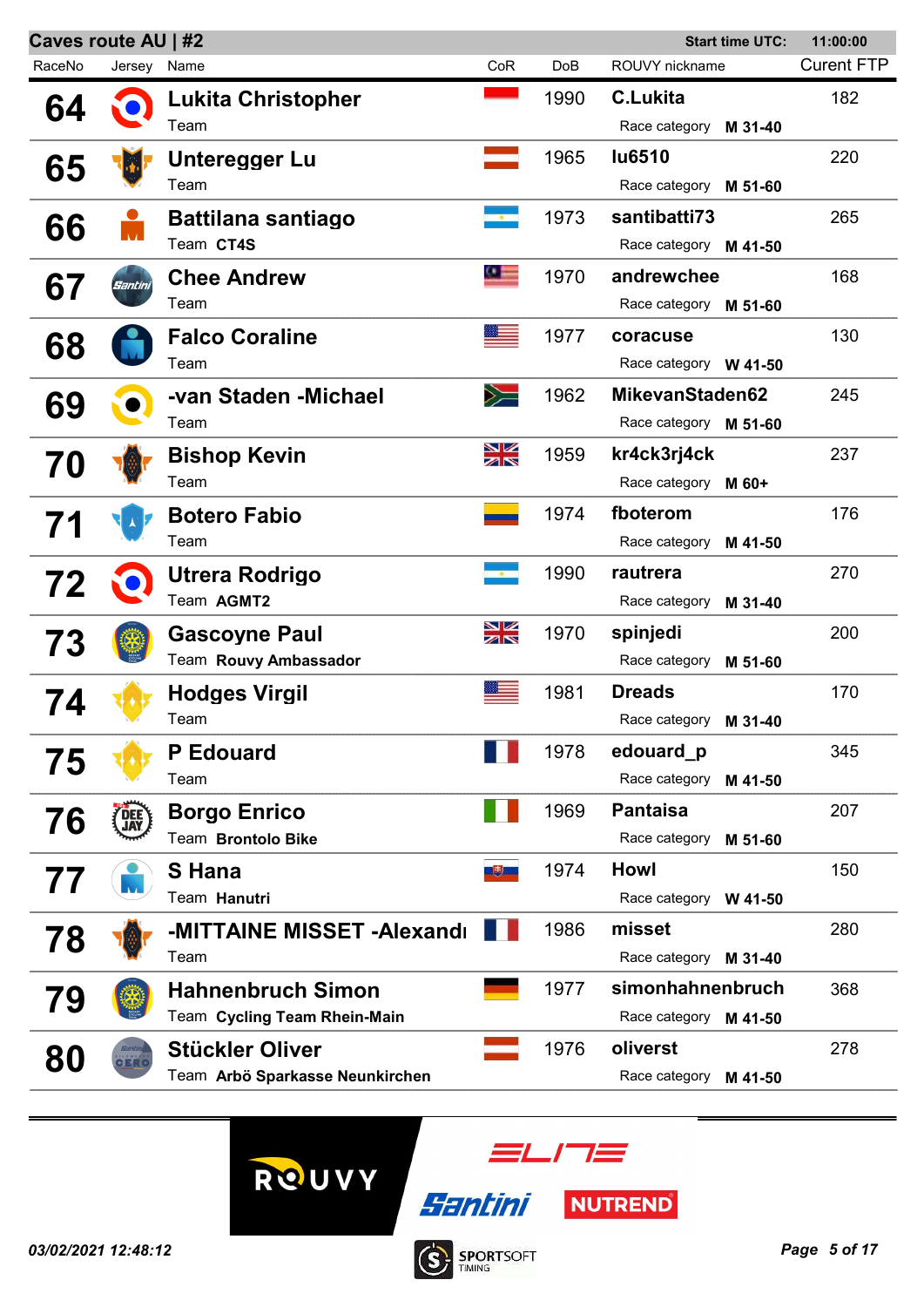| Caves route AU   #2 |                      |                                     | <b>Start time UTC:</b> |      |                          | 11:00:00          |
|---------------------|----------------------|-------------------------------------|------------------------|------|--------------------------|-------------------|
| RaceNo              | Jersey               | Name                                | CoR                    | DoB  | ROUVY nickname           | <b>Curent FTP</b> |
| 81                  |                      | <b>Lin Albert</b>                   | $\bullet$              | 1973 | linkcketo                | 242               |
|                     |                      | Team                                |                        |      | Race category<br>M 41-50 |                   |
| 82                  |                      | <b>Hurschler Alois</b>              | ÷                      | 1959 | <b>Siola1959</b>         | 207               |
|                     |                      | Team Bike Jungs                     |                        |      | Race category<br>M 60+   |                   |
| 83                  |                      | <b>Wieners Stefan</b>               |                        | 1964 | <b>LH8188</b>            | 244               |
|                     |                      | Team                                |                        |      | Race category M 51-60    |                   |
| 84                  |                      | <b>Mountz Missy</b>                 |                        | 1967 | <b>TurboTRDPro_Missy</b> | 200               |
|                     |                      | Team Project Hero                   |                        |      | Race category W 50+      |                   |
|                     |                      | <b>Lunetta Kathy</b>                |                        | 1967 | klunetta                 | 158               |
| 85                  |                      | Team                                |                        |      | Race category W 50+      |                   |
|                     |                      | Morgan Mary                         | NK<br>AR               | 1975 | marylogic                | 154               |
| 86                  |                      | Team                                |                        |      | Race category W 41-50    |                   |
|                     |                      | <b>Evans David</b>                  | NK<br>AR               | 1975 | carlton24                | 260               |
| 87                  | <b>CHU</b>           | Team                                |                        |      | Race category M 41-50    |                   |
|                     | Santini              | <b>Huang Minghui</b>                | $\bullet$              | 1975 | minghui1975              | 260               |
| 88                  |                      | Team                                |                        |      | Race category M 41-50    |                   |
|                     |                      | <b>Wong Erwin</b>                   | ैं                     | 1977 | erwinwong                | 244               |
| 89                  |                      | Team Rapha Cycling Club             |                        |      | Race category M 41-50    |                   |
|                     |                      | <b>Mendez Juan Pablo</b>            |                        | 1986 | Juanchomendieta          | 184               |
| 90                  |                      | Team                                |                        |      | Race category M 31-40    |                   |
|                     |                      | <b>LoMonaco José</b>                |                        | 1975 | <b>JoseLoMonaco</b>      | 230               |
| 91                  |                      | Team                                |                        |      | Race category M 41-50    |                   |
|                     |                      | <b>Turek Daniel</b>                 |                        | 1993 | daniel turek             | 410               |
| 92                  | <b>Czech</b><br>team | Team Team Felbermayr - Simplon Wels |                        |      | Race category M 21-30    |                   |
|                     | ⇎                    | <b>Osorio Candela Marisol</b>       |                        | 1981 | marisin                  | 175               |
| 93                  |                      | Team Grufit                         |                        |      | Race category W 31-40    |                   |
|                     |                      | <b>Chen Tony</b>                    | 美                      | 1966 | tonychen1016             | 204               |
| 94                  |                      | Team                                |                        |      | Race category M 51-60    |                   |
|                     |                      | <b>Durski Michal</b>                |                        | 1985 | Michal_Durski            | 268               |
| 95                  |                      | Team RouvyExplorer.net              |                        |      | Race category M 31-40    |                   |
|                     |                      | <b>Robertson Max</b>                |                        | 1963 | swimbikerun56            | 309               |
| 96                  |                      | Team Charlottesville Racing Club    |                        |      | Race category M 51-60    |                   |
|                     |                      | <b>Bornman Chris</b>                | $\geqslant$            | 1959 | chrisbornman             | 250               |
| 97                  |                      | Team                                |                        |      | Race category M 60+      |                   |
|                     |                      |                                     |                        |      |                          |                   |





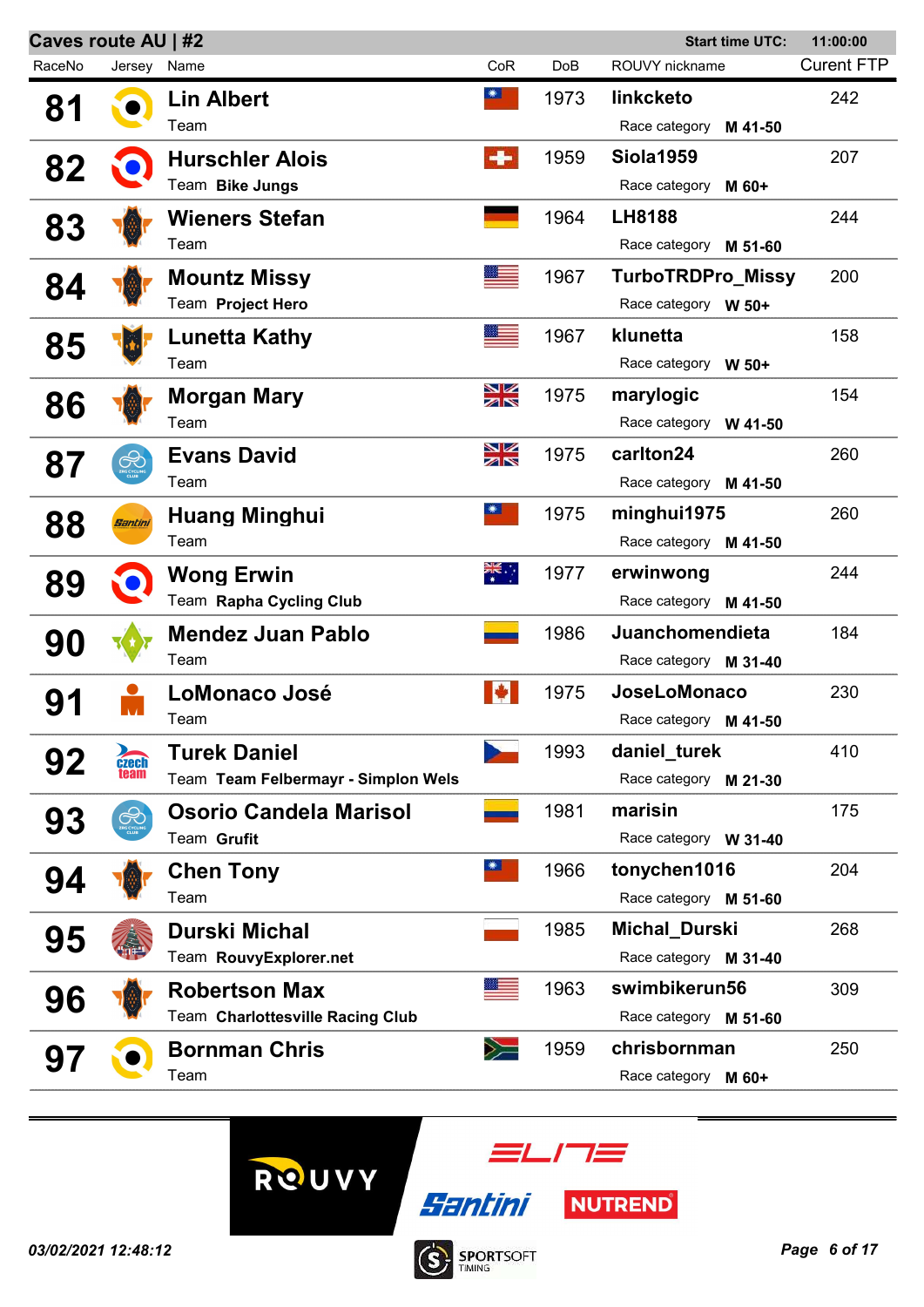| Caves route AU   #2<br><b>Start time UTC:</b><br>11:00:00 |             |                                 |           |                 |                          |                   |
|-----------------------------------------------------------|-------------|---------------------------------|-----------|-----------------|--------------------------|-------------------|
| RaceNo                                                    | Jersey Name |                                 | CoR       | Do <sub>B</sub> | ROUVY nickname           | <b>Curent FTP</b> |
| 98                                                        | Santini     | webster stuart                  | XK<br>X   | 1967            | Windystu                 | 199               |
|                                                           |             | Team None                       |           |                 | Race category<br>M 51-60 |                   |
|                                                           |             | huang ytui                      | $\bullet$ | 1980            | yuti0911                 | 202               |
| 99                                                        |             | Team                            |           |                 | Race category M 41-50    |                   |
|                                                           | ఉు          | <b>Maguire Jim</b>              |           | 1963            | jimmaguire               | 250               |
| <b>100</b>                                                |             | Team Shannonside CC             |           |                 | Race category M 51-60    |                   |
|                                                           |             | Nakaten Benjamin                |           | 1980            | beppo                    | 230               |
| 101                                                       |             | Team                            |           |                 | Race category M 41-50    |                   |
|                                                           |             | <b>Fernandez David</b>          |           | 1972            | tai72                    | 214               |
| 102                                                       |             | Team Iron Friends               |           |                 | Race category M 41-50    |                   |
|                                                           |             | <b>Gaillac Alexis</b>           |           | 1982            | alexis_gaillac           | 263               |
| 103                                                       |             | Team                            |           |                 | Race category M 31-40    |                   |
|                                                           |             | <b>Heer Ruedi</b>               | ٠         | 1947            | Colnago47                | 308               |
| 104                                                       | ERC         | Team VC Steinhausen             |           |                 | Race category M 60+      |                   |
|                                                           |             | Yamashita Hiroshi               |           | 1972            | hiroshi.yamashita300     | 215               |
| 105                                                       |             | Team Heitan Hompo               |           |                 | Race category M 41-50    |                   |
|                                                           |             | <b>Baez Luis</b>                | ्रें≹     | 1976            | luis.bm                  | 250               |
| 106                                                       |             | Team                            |           |                 | Race category<br>M 41-50 |                   |
|                                                           |             | <b>Morse Steven</b>             |           | 1963            | albanysdm                | 250               |
| <b>107</b>                                                |             | Team                            |           |                 | Race category<br>M 51-60 |                   |
|                                                           |             | <b>Kanarkiewicz Bob</b>         |           | 1959            | <b>Delanson</b>          | 212               |
| 108                                                       |             | Team Mohawk-Hudson Cycling Club |           |                 | Race category M 60+      |                   |
|                                                           |             | hermans steven                  |           | 1981            | steven81                 | 250               |
| <b>109</b>                                                |             | Team                            |           |                 | Race category M 31-40    |                   |
|                                                           |             | <b>Watson Mark</b>              | ॣैं≍      | 1970            | mark_watson              | 250               |
| <b>110</b>                                                |             | Team                            |           |                 | Race category M 51-60    |                   |
|                                                           |             | <b>Kupers Ruth</b>              |           | 1987            | ruthkupers               | 178               |
|                                                           |             | Team                            |           |                 | Race category W 31-40    |                   |
|                                                           |             | <b>Brown Joe</b>                |           | 1956            | <b>JoeBwn</b>            | 158               |
| 112                                                       |             | Team                            |           |                 | Race category M 60+      |                   |
|                                                           |             | <b>Kienzle Matthias</b>         |           | 1981            | <b>M.Kienzle</b>         | 245               |
| 113                                                       |             | Team                            |           |                 | Race category M 31-40    |                   |
|                                                           |             | <b>Brand David M</b>            |           | 1962            | davidmbrand              | 250               |
| 114                                                       |             | Team                            |           |                 | Race category M 51-60    |                   |
|                                                           |             |                                 |           |                 |                          |                   |







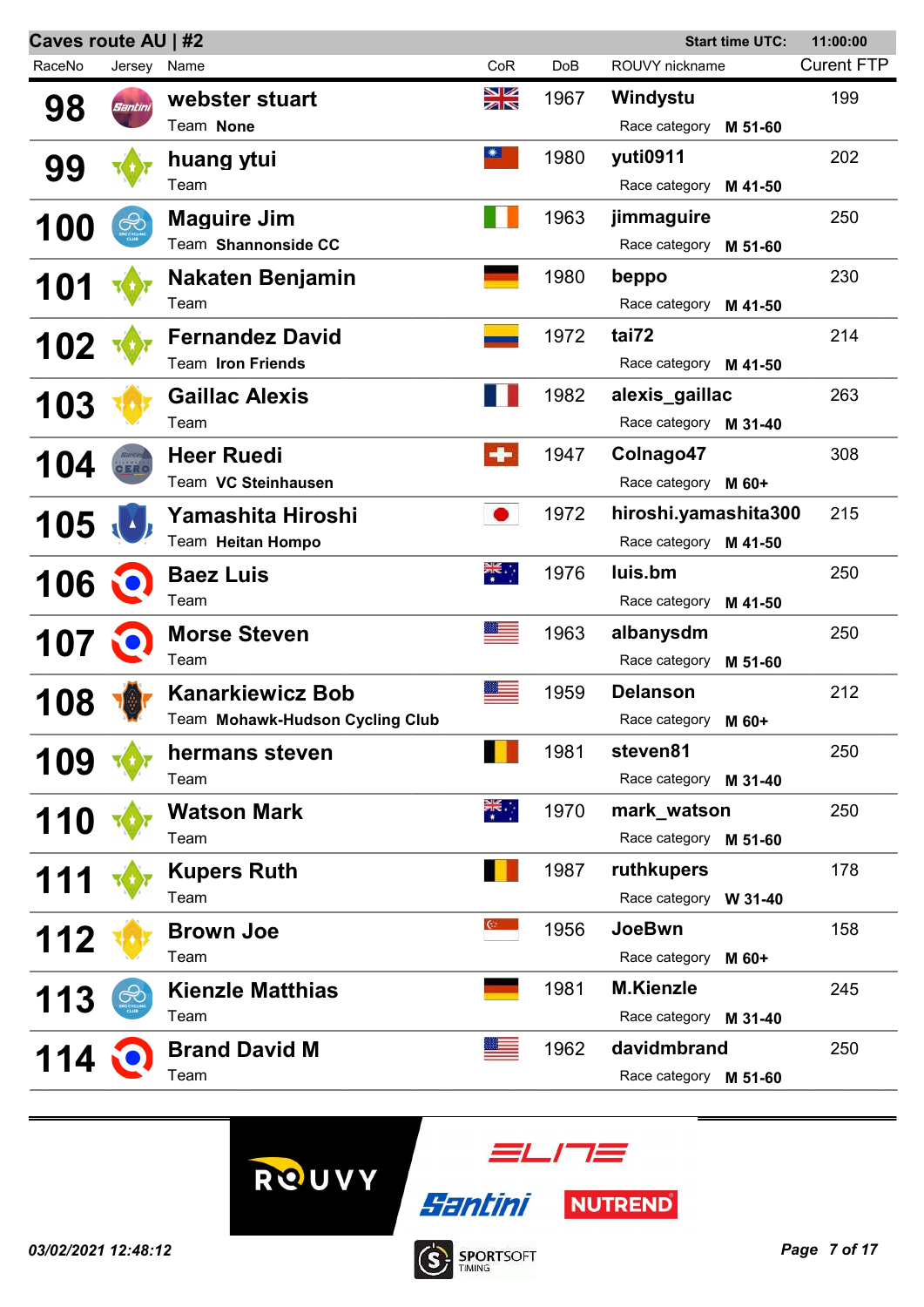| Caves route AU   #2<br><b>Start time UTC:</b><br>11:00:00 |             |                             |            |            |                          |                   |
|-----------------------------------------------------------|-------------|-----------------------------|------------|------------|--------------------------|-------------------|
| RaceNo                                                    | Jersey Name |                             | CoR        | <b>DoB</b> | ROUVY nickname           | <b>Curent FTP</b> |
| 115                                                       |             | <b>Valeev Maxim</b>         |            | 1977       | <b>MaxV</b>              | 319               |
|                                                           |             | Team Ushakov Rowing         |            |            | Race category M 41-50    |                   |
| 116                                                       | Santini     | <b>Wiesmann Wilh.-Bernd</b> |            | 1951       | strwd                    | 260               |
|                                                           |             | Team                        |            |            | Race category M 60+      |                   |
| 117                                                       |             | <b>Howden Pete</b>          | ैं         | 1961       | petehowden               | 241               |
|                                                           |             | Team                        |            |            | Race category M 51-60    |                   |
| 118                                                       |             | Day Angela                  | NK<br>AR   | 1963       | angied                   | 110               |
|                                                           |             | Team                        |            |            | Race category W 50+      |                   |
| 119                                                       |             | <b>Tocasuckyl Fede</b>      | ैं.        | 1982       | tocasuckyl               | 120               |
|                                                           |             | Team                        |            |            | Race category<br>M 31-40 |                   |
| <b>120</b>                                                | CERO        | <b>Bonckaert Wim</b>        |            | 1981       | El_Tractor               | 250               |
|                                                           |             | Team                        |            |            | Race category M 31-40    |                   |
| 121                                                       |             | <b>Kincaid Karin</b>        | M          | 1970       | zinneawhite              | 152               |
|                                                           |             | Team None                   |            |            | Race category W 50+      |                   |
| 122                                                       |             | <b>Ryzhov Viktor</b>        |            | 1984       | rips                     | 200               |
|                                                           |             | Team AgroBl.info            |            |            | Race category M 31-40    |                   |
| <b>123</b>                                                |             | <b>Jackson Paul</b>         | L          | 1976       | paulalexjackson          | 229               |
|                                                           |             | Team                        |            |            | Race category M 41-50    |                   |
| 124                                                       | DEE)        | <b>Orlando Stefano</b>      |            | 1966       | steook13                 | 402               |
|                                                           |             | Team                        |            |            | Race category<br>M 51-60 |                   |
| 125                                                       |             | Sam Ng                      | $\Omega =$ | 1980       | sbr1045                  | 250               |
|                                                           |             | Team                        |            |            | Race category M 41-50    |                   |
| 126                                                       |             | <b>Meier Alexander</b>      |            | 1979       | ambiker                  | 257               |
|                                                           |             | Team                        |            |            | Race category<br>M 41-50 |                   |
| 127                                                       |             | <b>Jones Rob</b>            | NK<br>NK   | 1965       | robjones70               | 250               |
|                                                           |             | Team                        |            |            | Race category<br>M 51-60 |                   |
| 128                                                       |             | <b>Barkman Eric</b>         | LØ         | 1983       | ebsers                   | 254               |
|                                                           |             | Team                        |            |            | Race category M 31-40    |                   |
| 129                                                       |             | <b>BANKS Murray</b>         | NK<br>AK   | 1960       | River <sub>60</sub>      | 220               |
|                                                           |             | Team                        |            |            | Race category M 60+      |                   |
| 130                                                       |             | <b>Farrell David</b>        |            | 1972       | dafarrell847             | 201               |
|                                                           |             | Team                        |            |            | Race category M 41-50    |                   |
| <b>131</b>                                                |             | <b>Maffe Gio</b>            |            | 1959       | <b>Giovimaffe</b>        | 170               |
|                                                           |             | Team                        |            |            | Race category<br>M 60+   |                   |
|                                                           |             |                             |            |            |                          |                   |





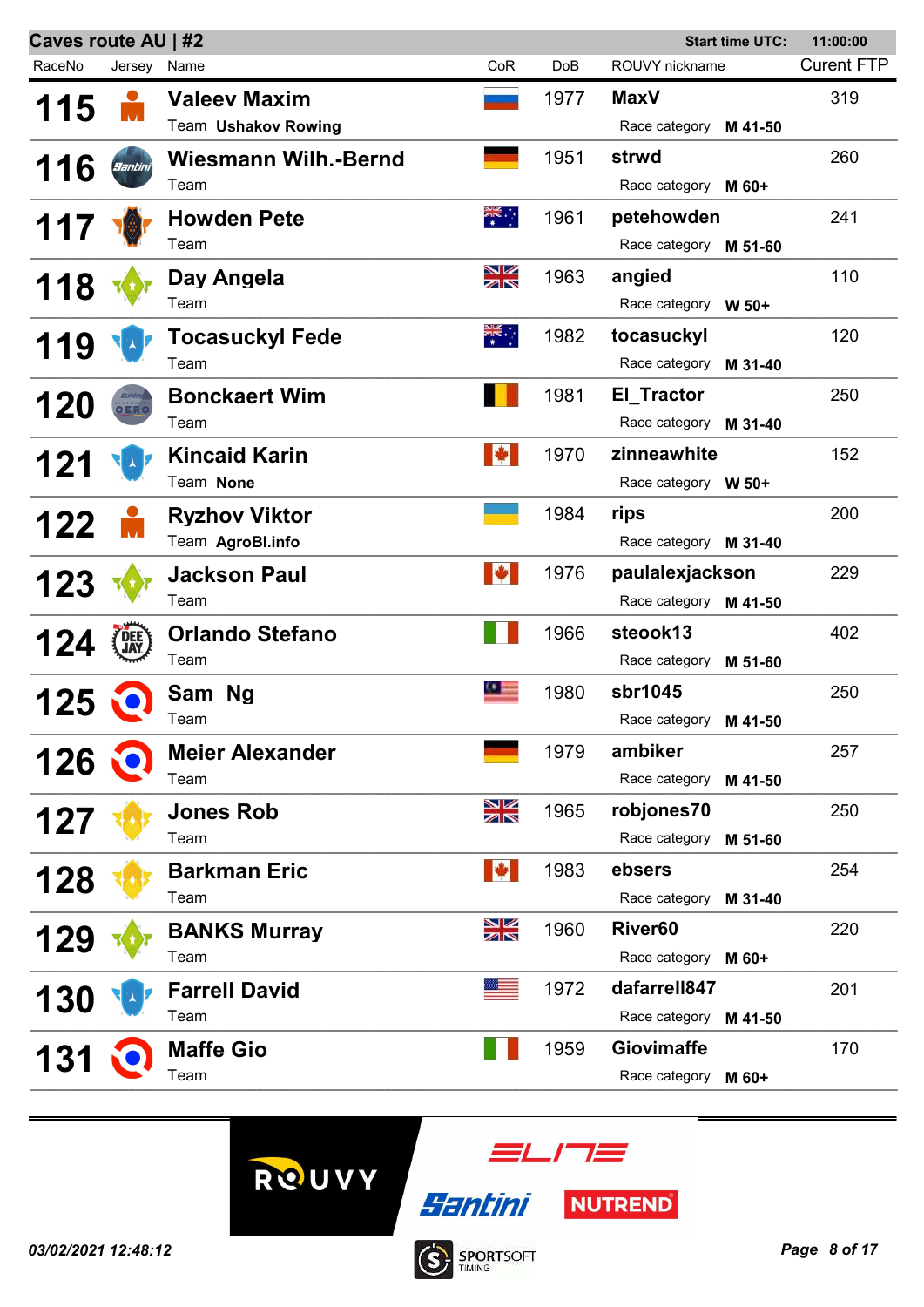| Caves route AU   #2<br><b>Start time UTC:</b><br>11:00:00 |             |                           |          |      |                          |                   |
|-----------------------------------------------------------|-------------|---------------------------|----------|------|--------------------------|-------------------|
| RaceNo                                                    | Jersey Name |                           | CoR      | DoB  | ROUVY nickname           | <b>Curent FTP</b> |
| 132                                                       |             | <b>Melis Danilo</b>       |          | 1968 | danilomelis              | 265               |
|                                                           |             | Team                      |          |      | Race category<br>M 51-60 |                   |
|                                                           |             | <b>McArthur Fred</b>      | NK<br>AR | 1956 | Freddie56                | 305               |
| <b>133</b>                                                |             | Team                      |          |      | Race category<br>M 60+   |                   |
|                                                           |             | <b>Tio Meiske</b>         |          | 1961 | meiske237                | 110               |
| 134                                                       |             | Team                      |          |      | Race category W 50+      |                   |
|                                                           |             | <b>Hunter Dean</b>        | ्रेह्    | 1984 | d-hunter                 | 219               |
| 135                                                       |             | Team                      |          |      | Race category M 31-40    |                   |
|                                                           |             | <b>Minore Marco</b>       |          | 1993 | <b>MarcoMinore</b>       | 281               |
| 136                                                       |             | Team                      |          |      | Race category M 21-30    |                   |
|                                                           |             | <b>Broemme Roland</b>     |          | 1960 | robby60                  | 235               |
| <b>137</b>                                                |             | Team                      |          |      | Race category<br>M 60+   |                   |
|                                                           |             | <b>Renč Tomáš</b>         |          | 1990 | tomasrenc                | 327               |
| <b>138</b>                                                |             | Team Triation Slaný       |          |      | Race category<br>M 31-40 |                   |
|                                                           |             | <b>Hechler Thomas</b>     |          | 1970 | schnipo                  | 306               |
| <b>139</b>                                                |             | Team                      |          |      | Race category<br>M 51-60 |                   |
|                                                           |             | de Swardt Cobus           | ╳═       | 1957 | cobus277                 | 224               |
| <b>140</b>                                                |             | Team                      |          |      | Race category M 60+      |                   |
| 141                                                       |             | <b>Billek Mark</b>        |          | 1974 | <b>Mark-the-Dark</b>     | 231               |
|                                                           |             | Team                      |          |      | Race category M 41-50    |                   |
|                                                           |             | <b>Pohlen Arian</b>       |          | 2007 | ari-kiki                 | 180               |
|                                                           |             | Team                      |          |      | Race category MU 20      |                   |
| 143                                                       |             | <b>Clapp John</b>         | NK<br>AK | 1949 | johnclapp                | 180               |
|                                                           |             | Team Sodbury Cycle Sport  |          |      | Race category<br>M 60+   |                   |
| 144                                                       |             | <b>Wilfing Erich</b>      |          | 1959 | rarehome                 | 250               |
|                                                           |             | Team Steirer Strampler    |          |      | Race category<br>M 60+   |                   |
| 145                                                       |             | <b>Tryon David</b>        | NK<br>AK | 1960 | davidtryon               | 231               |
|                                                           |             | Team                      |          |      | Race category<br>M 60+   |                   |
| 146                                                       |             | <b>Häring Sabine</b>      |          | 1969 | bine03                   | 250               |
|                                                           |             | Team                      |          |      | Race category W 50+      |                   |
| 147                                                       |             | <b>Shevelov Viktor</b>    |          | 1955 | victor <sub>55</sub>     | 230               |
|                                                           |             | Team                      |          |      | Race category<br>M 60+   |                   |
| 148                                                       |             | <b>Al-Rumhi Sultan</b>    |          | 1989 | alrumhi15                | 220               |
|                                                           |             | Team ARustaq Cycling Team |          |      | Race category<br>M 31-40 |                   |
|                                                           |             |                           |          |      |                          |                   |



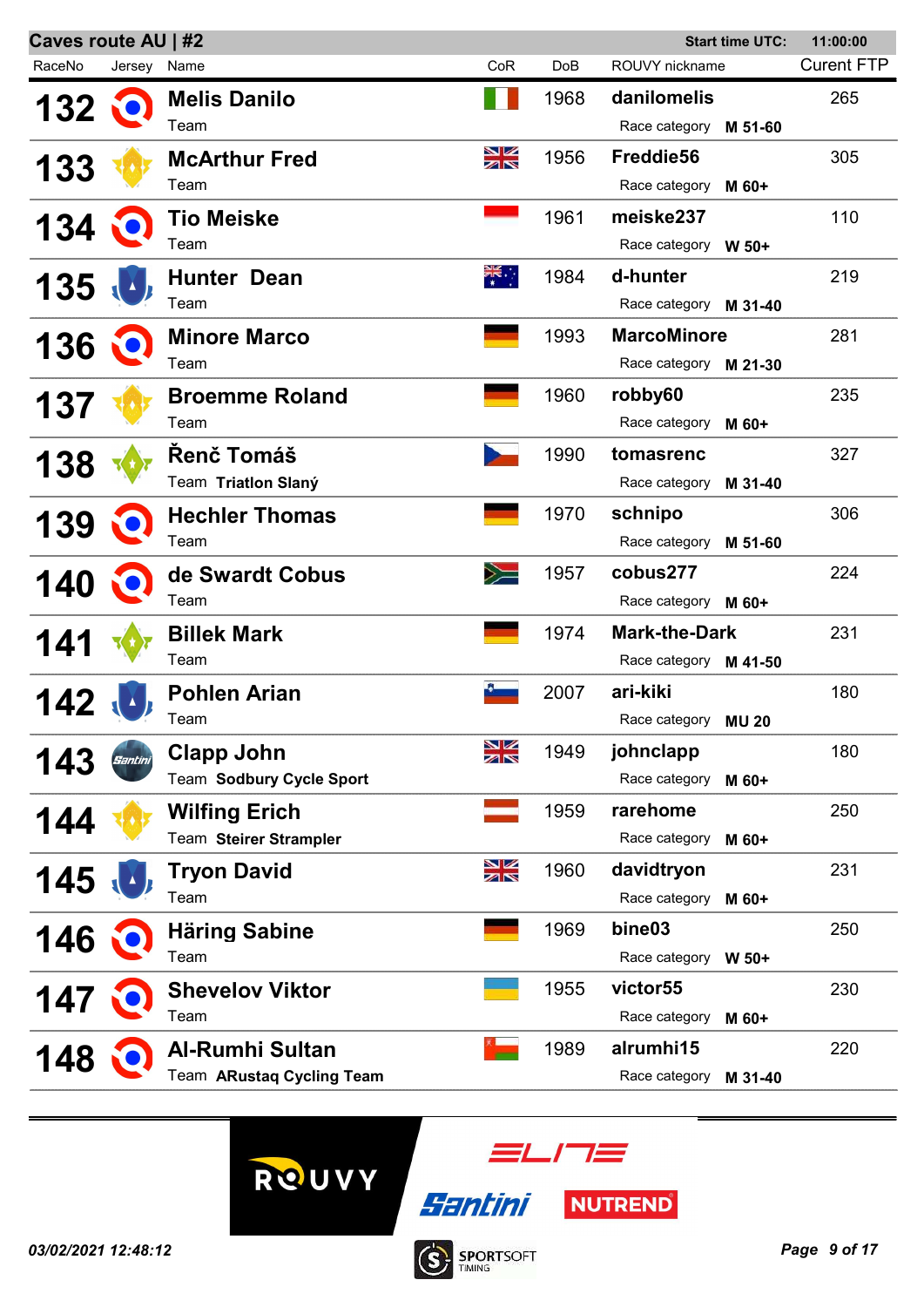| Caves route AU   #2<br><b>Start time UTC:</b><br>11:00:00 |                       |                              |                                                                                                                                                                                                                                                                                                                                                     |      |                          |                   |
|-----------------------------------------------------------|-----------------------|------------------------------|-----------------------------------------------------------------------------------------------------------------------------------------------------------------------------------------------------------------------------------------------------------------------------------------------------------------------------------------------------|------|--------------------------|-------------------|
| RaceNo                                                    | Jersey                | Name                         | CoR                                                                                                                                                                                                                                                                                                                                                 | DoB  | ROUVY nickname           | <b>Curent FTP</b> |
| 49                                                        |                       | <b>Lim Chee Tong</b>         | <u> 91 – </u>                                                                                                                                                                                                                                                                                                                                       | 1979 | cheetong                 | 205               |
|                                                           |                       | Team                         |                                                                                                                                                                                                                                                                                                                                                     |      | Race category M 41-50    |                   |
| <b>150</b>                                                |                       | Hernández García Luís B.     | <b>查</b>                                                                                                                                                                                                                                                                                                                                            | 1971 | Ibhernandezg             | 241               |
|                                                           |                       | Team                         |                                                                                                                                                                                                                                                                                                                                                     |      | Race category M 41-50    |                   |
| <b>151</b>                                                |                       | <b>BOEUVE Christian</b>      |                                                                                                                                                                                                                                                                                                                                                     | 1951 | cribo1951                | 280               |
|                                                           |                       | Team                         |                                                                                                                                                                                                                                                                                                                                                     |      | Race category M 60+      |                   |
| 152                                                       |                       | <b>Erasmus Ronald</b>        | $\geqslant$                                                                                                                                                                                                                                                                                                                                         | 1968 | ronaldvanleeukloof       | 300               |
|                                                           |                       | Team                         |                                                                                                                                                                                                                                                                                                                                                     |      | Race category M 51-60    |                   |
| <b>153</b>                                                |                       | <b>CHUANG WENLIANG</b>       |                                                                                                                                                                                                                                                                                                                                                     | 1977 | coolalex1227             | 265               |
|                                                           |                       | Team                         |                                                                                                                                                                                                                                                                                                                                                     |      | Race category M 41-50    |                   |
| 154                                                       |                       | <b>Corry Alan</b>            |                                                                                                                                                                                                                                                                                                                                                     | 1968 | <b>Alan.Corry</b>        | 233               |
|                                                           |                       | Team Dromara CC              |                                                                                                                                                                                                                                                                                                                                                     |      | Race category<br>M 51-60 |                   |
| 155                                                       |                       | <b>POTYRALA BARTOSZ</b>      |                                                                                                                                                                                                                                                                                                                                                     | 1981 | <b>BartP</b>             | 263               |
|                                                           | <b><i>PERMITA</i></b> | Team                         |                                                                                                                                                                                                                                                                                                                                                     |      | Race category<br>M 31-40 |                   |
| 156                                                       | ೧೮                    | <b>Butler Terence</b>        |                                                                                                                                                                                                                                                                                                                                                     | 1960 | tbutlerk                 | 264               |
|                                                           |                       | Team                         |                                                                                                                                                                                                                                                                                                                                                     |      | Race category<br>M 60+   |                   |
| 157                                                       |                       | P. Lubos                     | 嗯                                                                                                                                                                                                                                                                                                                                                   | 1982 | <b>LuBIKOss</b>          | 294               |
|                                                           |                       | Team KPHC Turcianske Teplice |                                                                                                                                                                                                                                                                                                                                                     |      | Race category<br>M 31-40 |                   |
| 158                                                       |                       | <b>Taylor Andrew</b>         | NK<br>M                                                                                                                                                                                                                                                                                                                                             | 1975 | pain2gain                | 292               |
|                                                           |                       | Team B-Team                  |                                                                                                                                                                                                                                                                                                                                                     |      | Race category<br>M 41-50 |                   |
| 159                                                       |                       | <b>Valencia Alvaro</b>       |                                                                                                                                                                                                                                                                                                                                                     | 1946 | alvasan                  | 188               |
|                                                           |                       | Team                         |                                                                                                                                                                                                                                                                                                                                                     |      | Race category M 60+      |                   |
| 160                                                       |                       | <b>Kim Fabianus</b>          | $\begin{picture}(120,10) \put(0,0){\line(1,0){15}} \put(15,0){\line(1,0){15}} \put(15,0){\line(1,0){15}} \put(15,0){\line(1,0){15}} \put(15,0){\line(1,0){15}} \put(15,0){\line(1,0){15}} \put(15,0){\line(1,0){15}} \put(15,0){\line(1,0){15}} \put(15,0){\line(1,0){15}} \put(15,0){\line(1,0){15}} \put(15,0){\line(1,0){15}} \put(15,0){\line($ | 1978 | <b>Fabianus</b>          | 203               |
|                                                           |                       | Team                         |                                                                                                                                                                                                                                                                                                                                                     |      | Race category M 41-50    |                   |
| 161                                                       |                       | <b>MOREL BIRON RAPHAEL</b>   |                                                                                                                                                                                                                                                                                                                                                     | 1974 | <b>Raphghost</b>         | 267               |
|                                                           |                       | Team                         |                                                                                                                                                                                                                                                                                                                                                     |      | Race category M 41-50    |                   |
| 162                                                       |                       | <b>Ferst Steve</b>           |                                                                                                                                                                                                                                                                                                                                                     | 1967 | fersts                   | 211               |
|                                                           |                       | Team                         |                                                                                                                                                                                                                                                                                                                                                     |      | Race category M 51-60    |                   |
| 163                                                       |                       | -Casazza -Frankie            |                                                                                                                                                                                                                                                                                                                                                     | 1972 | frankiecasazza           | 200               |
|                                                           |                       | Team EF Cycling Division     |                                                                                                                                                                                                                                                                                                                                                     |      | Race category M 41-50    |                   |
| 164                                                       |                       | <b>Miry Laurent</b>          |                                                                                                                                                                                                                                                                                                                                                     | 1976 | FR_Laurent_CCBF95        | 252               |
|                                                           |                       | Team CCBF                    |                                                                                                                                                                                                                                                                                                                                                     |      | Race category M 41-50    |                   |
| <b>165</b>                                                |                       | de Gast Arjan                |                                                                                                                                                                                                                                                                                                                                                     | 1966 | justadg                  | 303               |
|                                                           |                       | Team                         |                                                                                                                                                                                                                                                                                                                                                     |      | Race category M 51-60    |                   |
|                                                           |                       |                              |                                                                                                                                                                                                                                                                                                                                                     |      |                          |                   |





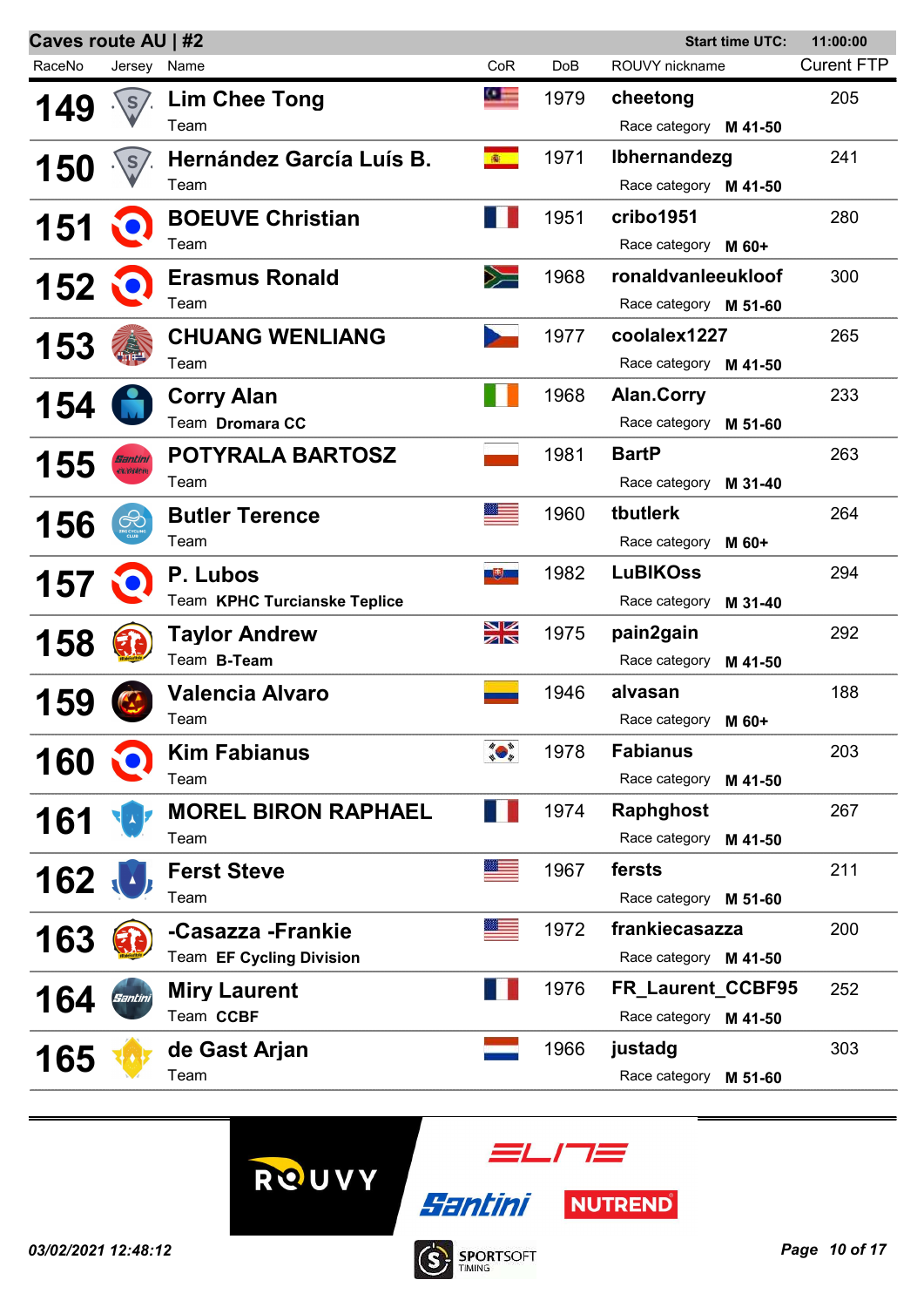| Caves route AU   #2<br><b>Start time UTC:</b><br>11:00:00 |                |                                          |            |      |                          |                   |  |
|-----------------------------------------------------------|----------------|------------------------------------------|------------|------|--------------------------|-------------------|--|
| RaceNo                                                    | Jersey         | Name                                     | CoR        | DoB  | ROUVY nickname           | <b>Curent FTP</b> |  |
| 166                                                       | ⊛              | <b>Neprud Kevin</b>                      | $^{\circ}$ | 1961 | kneprud                  | 260               |  |
|                                                           |                | Team 545 Velo                            |            |      | Race category<br>M 51-60 |                   |  |
| <b>167</b>                                                | ೧೮             | <b>Rolink Ben</b>                        |            | 1978 | knilor                   | 302               |  |
|                                                           |                | Team                                     |            |      | Race category<br>M 41-50 |                   |  |
|                                                           |                | Swiderski Grzegorz                       |            | 1971 | gas01                    | 270               |  |
| 168                                                       | CERO           | Team                                     |            |      | Race category M 41-50    |                   |  |
| <b>169</b>                                                |                | <b>Stephenson Chris</b>                  | NK<br>AR   | 1970 | ccwstephenson            | 250               |  |
|                                                           |                | Team Meh elk Valley Hunters              |            |      | Race category M 51-60    |                   |  |
| 170                                                       |                | <b>ONeill Michael</b>                    | NK<br>N    | 1961 | toby22                   | 236               |  |
|                                                           |                | Team                                     |            |      | Race category M 51-60    |                   |  |
|                                                           |                | <b>Frankcombe Kim</b>                    | ▓€∴        | 1986 | kimfrankcombe            | 250               |  |
| 171                                                       |                | Team                                     |            |      | Race category M 31-40    |                   |  |
| 172                                                       |                | den Ouden DJ                             |            | 1975 | dj93690814               | 330               |  |
|                                                           |                | Team                                     |            |      | Race category M 41-50    |                   |  |
|                                                           |                | <b>Cox Martin</b>                        | NK<br>NK   | 1973 | johnthomas               | 312               |  |
| 173                                                       |                | Team                                     |            |      | Race category M 41-50    |                   |  |
| 174                                                       |                | <b>Mr Ron</b>                            |            | 1973 | i_ron_man2009            | 229               |  |
|                                                           |                | Team WTF                                 |            |      | Race category M 41-50    |                   |  |
| 175                                                       | <u>Santini</u> | <b>Fall Dan</b>                          |            | 1981 | danfall                  | 280               |  |
|                                                           |                | Team Tri Coach GA                        |            |      | Race category<br>M 31-40 |                   |  |
|                                                           |                | <b>Art Frédéric</b>                      |            | 1982 | lapinotflip              | 250               |  |
| 176                                                       |                | Team                                     |            |      | Race category<br>M 31-40 |                   |  |
| 177                                                       |                | Joo Han                                  |            | 1962 | joohang                  | 215               |  |
|                                                           |                | Team CRS                                 |            |      | Race category<br>M 51-60 |                   |  |
| 178                                                       |                | <b>Kalincik Marek</b>                    | 地          | 1975 | marekkali                | 293               |  |
|                                                           |                | Team                                     |            |      | Race category<br>M 41-50 |                   |  |
| 179                                                       |                | <b>Rossouw Kobus</b>                     |            | 1962 | iron.kr.man              | 209               |  |
|                                                           |                | Team WTF                                 |            |      | Race category<br>M 51-60 |                   |  |
| 180                                                       |                | <b>Harrill Tom</b>                       | NK<br>AK   | 1989 | tgharrill                | 352               |  |
|                                                           |                | Team                                     |            |      | Race category<br>M 31-40 |                   |  |
| 181                                                       |                | <b>Schmid Low</b>                        |            | 1967 | franzens                 | 254               |  |
|                                                           |                | Team QDDS - Quäl Dich Du Sau Racing Team |            |      | Race category<br>M 51-60 |                   |  |
| 182                                                       |                | <b>Morrow Curtis</b>                     |            | 1987 | curtismorrow             | 245               |  |
|                                                           |                | Team                                     |            |      | Race category M 31-40    |                   |  |
|                                                           |                |                                          |            |      |                          |                   |  |





**SPORTSOFT** 

 $\dot{\textbf{S}}$ 

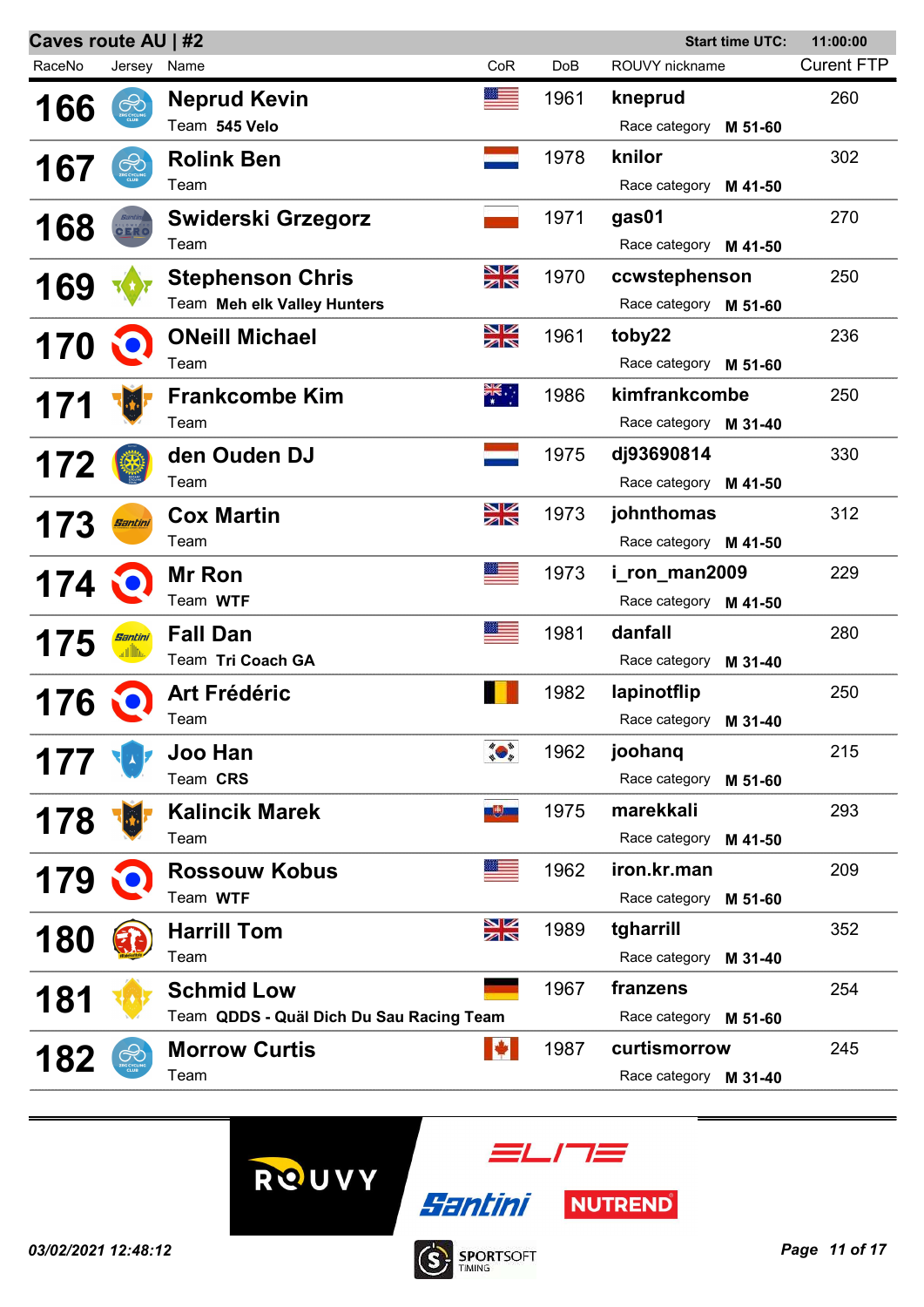| Caves route AU   #2<br><b>Start time UTC:</b> |                |                                    |         |      |                            |         | 11:00:00          |
|-----------------------------------------------|----------------|------------------------------------|---------|------|----------------------------|---------|-------------------|
| RaceNo                                        | Jersey Name    |                                    | CoR     | DoB  | ROUVY nickname             |         | <b>Curent FTP</b> |
| <b>183</b>                                    |                | <b>Tiepolo Massimo</b>             |         | 1970 | mtiepolo                   |         | 222               |
|                                               |                | Team Argonauts                     |         |      | Race category M 51-60      |         |                   |
| 184                                           |                | <b>Mateman André</b>               |         | 1976 | trapastonny                |         | 251               |
|                                               | GERO           | Team                               |         |      | Race category M 41-50      |         |                   |
| 185                                           |                | <b>Foster Matthew</b>              |         | 1973 | mattincville               |         | 200               |
|                                               |                | Team                               |         |      | Race category M 41-50      |         |                   |
| 186                                           |                | Odwaga Bartłomiej                  |         | 1978 | <b>Medzamir</b>            |         | 230               |
|                                               |                | Team RouvyPL                       |         |      | Race category              | M 41-50 |                   |
| 187                                           |                | <b>Branting Ronnie</b>             |         | 1971 | lakrisal71                 |         | 248               |
|                                               |                | Team                               |         |      | Race category              | M 41-50 |                   |
| 188                                           |                | Kotilainen Kari                    |         | 1957 | kari ko                    |         | 202               |
|                                               |                | Team Kuopion Pyöräilyseura         |         |      | Race category              | M 60+   |                   |
| <b>189</b>                                    |                | <b>Moravec Ondra</b>               |         | 1979 | ondrasko                   |         | 225               |
|                                               |                | Team                               |         |      | Race category              | M 41-50 |                   |
| 190                                           |                | <b>Cárdenas Pinzón Andrés Feli</b> |         | 1984 | andresc2                   |         | 205               |
|                                               |                | Team                               |         |      | Race category M 31-40      |         |                   |
| 191                                           |                | <b>Echeverry Edward</b>            |         | 1984 | <b>Edward Aparicio1984</b> |         | 244               |
|                                               |                | Team                               |         |      | Race category M 31-40      |         |                   |
| 192                                           |                | <b>Bencina Luka</b>                | ņ.      | 1993 | djstalca                   |         | 274               |
|                                               |                | Team                               |         |      | Race category              | M 21-30 |                   |
| 93                                            |                | <b>GHIRI GA</b>                    |         | 1972 | ghiriga                    |         | 250               |
|                                               |                | Team                               |         |      | Race category M 41-50      |         |                   |
| 194                                           |                | <b>Westphal Mike</b>               |         | 1973 | mgwestph                   |         | 255               |
|                                               |                | Team                               |         |      | Race category M 41-50      |         |                   |
| 195                                           |                | <b>Ludewigs Niclas</b>             |         | 1991 | <b>NicoFlorian</b>         |         | 230               |
|                                               |                | Team CK Aarhus                     |         |      | Race category              | M 21-30 |                   |
| 196                                           |                | <b>Spang Ulf</b>                   |         | 1957 | pantani57                  |         | 245               |
|                                               |                | Team MCK                           |         |      | Race category M 60+        |         |                   |
| <b>197</b>                                    |                | Taylor Alastair                    | XK<br>X | 1964 | alastairjtaylor            |         | 312               |
|                                               |                | Team                               |         |      | Race category M 51-60      |         |                   |
| <b>198</b>                                    | <u>Santini</u> | <b>Sanabria Elkin</b>              |         | 1977 | Eas20                      |         | 250               |
|                                               |                | Team <b>IRONMAN VC</b>             |         |      | Race category M 41-50      |         |                   |
| 199                                           |                | <b>Hotz Michel</b>                 | 53      | 1968 | <b>Mihotz</b>              |         | 232               |
|                                               |                | Team                               |         |      | Race category              | M 51-60 |                   |
|                                               |                |                                    |         |      |                            |         |                   |





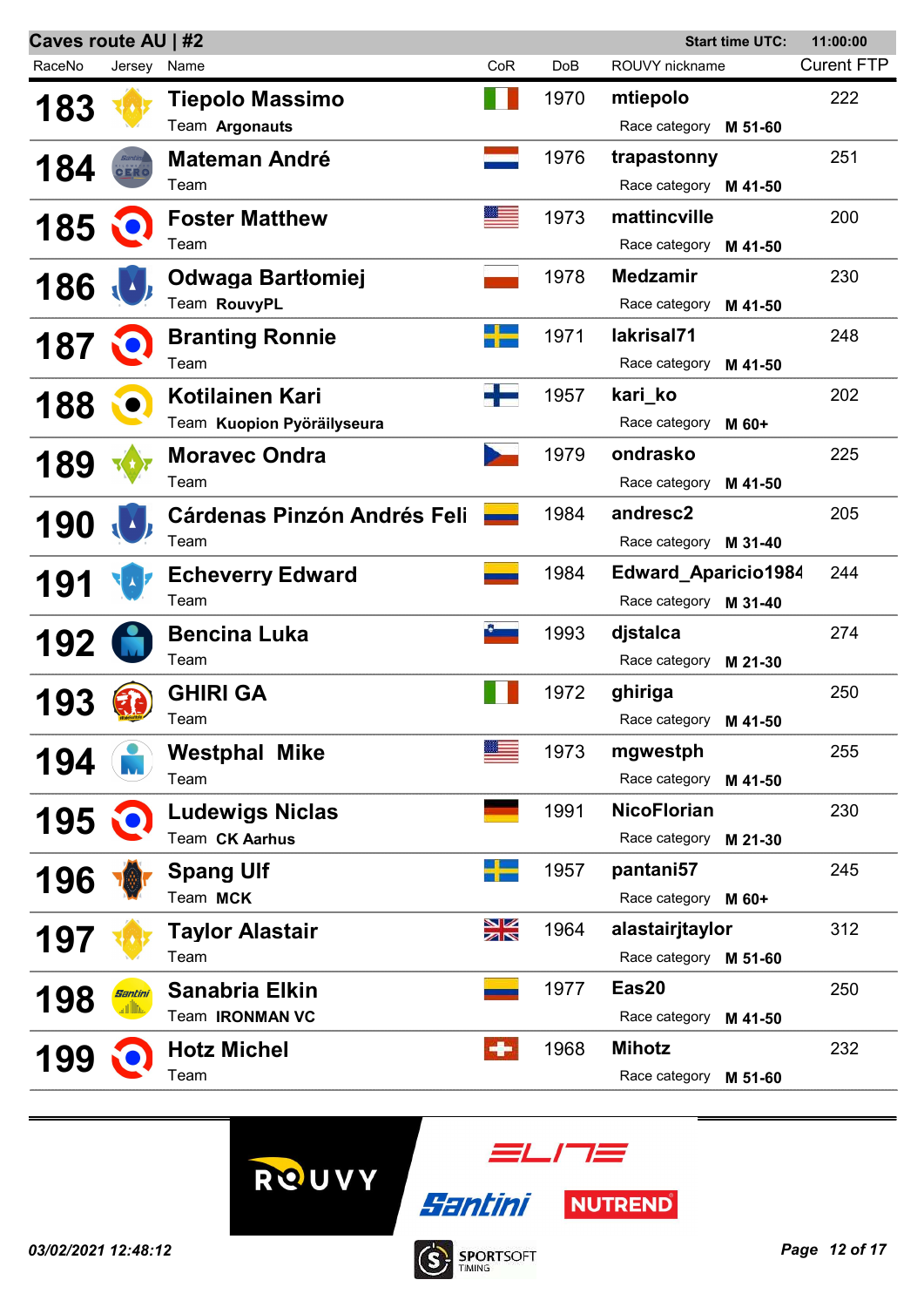| <b>Caves route AU   #2</b><br><b>Start time UTC:</b> |                |                                          |                                                                                                                                                                                                                                                                                                                                                     |            |                          | 11:00:00          |
|------------------------------------------------------|----------------|------------------------------------------|-----------------------------------------------------------------------------------------------------------------------------------------------------------------------------------------------------------------------------------------------------------------------------------------------------------------------------------------------------|------------|--------------------------|-------------------|
| RaceNo                                               | Jersey Name    |                                          | CoR                                                                                                                                                                                                                                                                                                                                                 | <b>DoB</b> | ROUVY nickname           | <b>Curent FTP</b> |
| <b>200</b>                                           |                | Dür Peter                                | ÷                                                                                                                                                                                                                                                                                                                                                   | 1960       | upeduer1                 | 250               |
|                                                      |                | Team                                     |                                                                                                                                                                                                                                                                                                                                                     |            | Race category M 60+      |                   |
| <b>201</b>                                           | <u>Santini</u> | <b>Beaven Roger</b>                      | NK<br>AR                                                                                                                                                                                                                                                                                                                                            | 1955       | roger_the_cyclist        | 224               |
|                                                      |                | Team                                     |                                                                                                                                                                                                                                                                                                                                                     |            | Race category M 60+      |                   |
| 202                                                  |                | <b>Kim DongEon</b>                       | $\begin{picture}(180,10) \put(0,0){\line(1,0){10}} \put(10,0){\line(1,0){10}} \put(10,0){\line(1,0){10}} \put(10,0){\line(1,0){10}} \put(10,0){\line(1,0){10}} \put(10,0){\line(1,0){10}} \put(10,0){\line(1,0){10}} \put(10,0){\line(1,0){10}} \put(10,0){\line(1,0){10}} \put(10,0){\line(1,0){10}} \put(10,0){\line(1,0){10}} \put(10,0){\line($ | 1962       | fbach <sub>6</sub>       | 175               |
|                                                      |                | Team CRS                                 |                                                                                                                                                                                                                                                                                                                                                     |            | Race category M 51-60    |                   |
| 203                                                  | Santini        | <b>Muller Rolf</b>                       | $\geqslant$                                                                                                                                                                                                                                                                                                                                         | 1959       | <b>Waldie</b>            | 212               |
|                                                      |                | Team CLUB MSM                            |                                                                                                                                                                                                                                                                                                                                                     |            | Race category M 60+      |                   |
| 204                                                  |                | <b>Bene Patrick</b>                      |                                                                                                                                                                                                                                                                                                                                                     | 1964       | rolling.thunder          | 252               |
|                                                      |                | Team KLR Racing                          |                                                                                                                                                                                                                                                                                                                                                     |            | Race category M 51-60    |                   |
| 205                                                  |                | Fe Kuba                                  |                                                                                                                                                                                                                                                                                                                                                     | 1977       | kufe                     | 262               |
|                                                      |                | Team                                     |                                                                                                                                                                                                                                                                                                                                                     |            | Race category M 41-50    |                   |
| 206                                                  |                | <b>Kenworthy Julie</b>                   | $\frac{1}{\sqrt{2}}$                                                                                                                                                                                                                                                                                                                                | 1960       | kenwja                   | 138               |
|                                                      |                | Team                                     |                                                                                                                                                                                                                                                                                                                                                     |            | Race category W 50+      |                   |
| 207                                                  |                | Yamakoshi Satoko                         |                                                                                                                                                                                                                                                                                                                                                     | 1974       | smurfoko                 | 173               |
|                                                      |                | Team                                     |                                                                                                                                                                                                                                                                                                                                                     |            | Race category W 41-50    |                   |
| 208                                                  | CERC           | <b>Pérez Martín</b>                      | <b>商</b>                                                                                                                                                                                                                                                                                                                                            | 1977       | mpermar                  | 250               |
|                                                      |                | Team                                     |                                                                                                                                                                                                                                                                                                                                                     |            | Race category<br>M 41-50 |                   |
| 209                                                  |                | <b>Rizzi Daniele</b>                     |                                                                                                                                                                                                                                                                                                                                                     | 1978       | danielerizzi             | 276               |
|                                                      |                | Team AS Boario                           |                                                                                                                                                                                                                                                                                                                                                     |            | Race category M 41-50    |                   |
| <b>210</b>                                           |                | <b>Clinger Doug</b>                      |                                                                                                                                                                                                                                                                                                                                                     | 1960       | dgclinger                | 213               |
|                                                      |                | Team Swamp Apes                          |                                                                                                                                                                                                                                                                                                                                                     |            | Race category M 60+      |                   |
| 211                                                  |                | Cupova Jana                              |                                                                                                                                                                                                                                                                                                                                                     | 1990       | janacupova               | 182               |
|                                                      |                | Team NOVATOP BIKE TEAM                   |                                                                                                                                                                                                                                                                                                                                                     |            | Race category W 31-40    |                   |
| $212 \xi$                                            |                | <b>Olli Kris</b>                         |                                                                                                                                                                                                                                                                                                                                                     | 1990       | asteriaday               | 250               |
|                                                      |                | Team                                     |                                                                                                                                                                                                                                                                                                                                                     |            | Race category W 31-40    |                   |
| 213                                                  |                | <b>Crampon Loic</b>                      |                                                                                                                                                                                                                                                                                                                                                     | 1984       | loic_1111                | 308               |
|                                                      |                | Team                                     |                                                                                                                                                                                                                                                                                                                                                     |            | Race category M 31-40    |                   |
| 214                                                  | <u>Santini</u> | <b>Wynne Conor</b>                       |                                                                                                                                                                                                                                                                                                                                                     | 1970       | conorwynne               | 264               |
|                                                      |                | Team                                     |                                                                                                                                                                                                                                                                                                                                                     |            | Race category M 51-60    |                   |
| 215                                                  | GERC           | <b>Studnicka Vaclav</b>                  |                                                                                                                                                                                                                                                                                                                                                     | 1974       | $\mathbf{XXX}$           | 218               |
|                                                      |                | Team                                     |                                                                                                                                                                                                                                                                                                                                                     |            | Race category M 41-50    |                   |
| 216                                                  |                | <b>Smith Michael</b>                     |                                                                                                                                                                                                                                                                                                                                                     | 1963       | mhs.us                   | 213               |
|                                                      |                | Team Club? We dont need no stinkin club! |                                                                                                                                                                                                                                                                                                                                                     |            | Race category M 51-60    |                   |



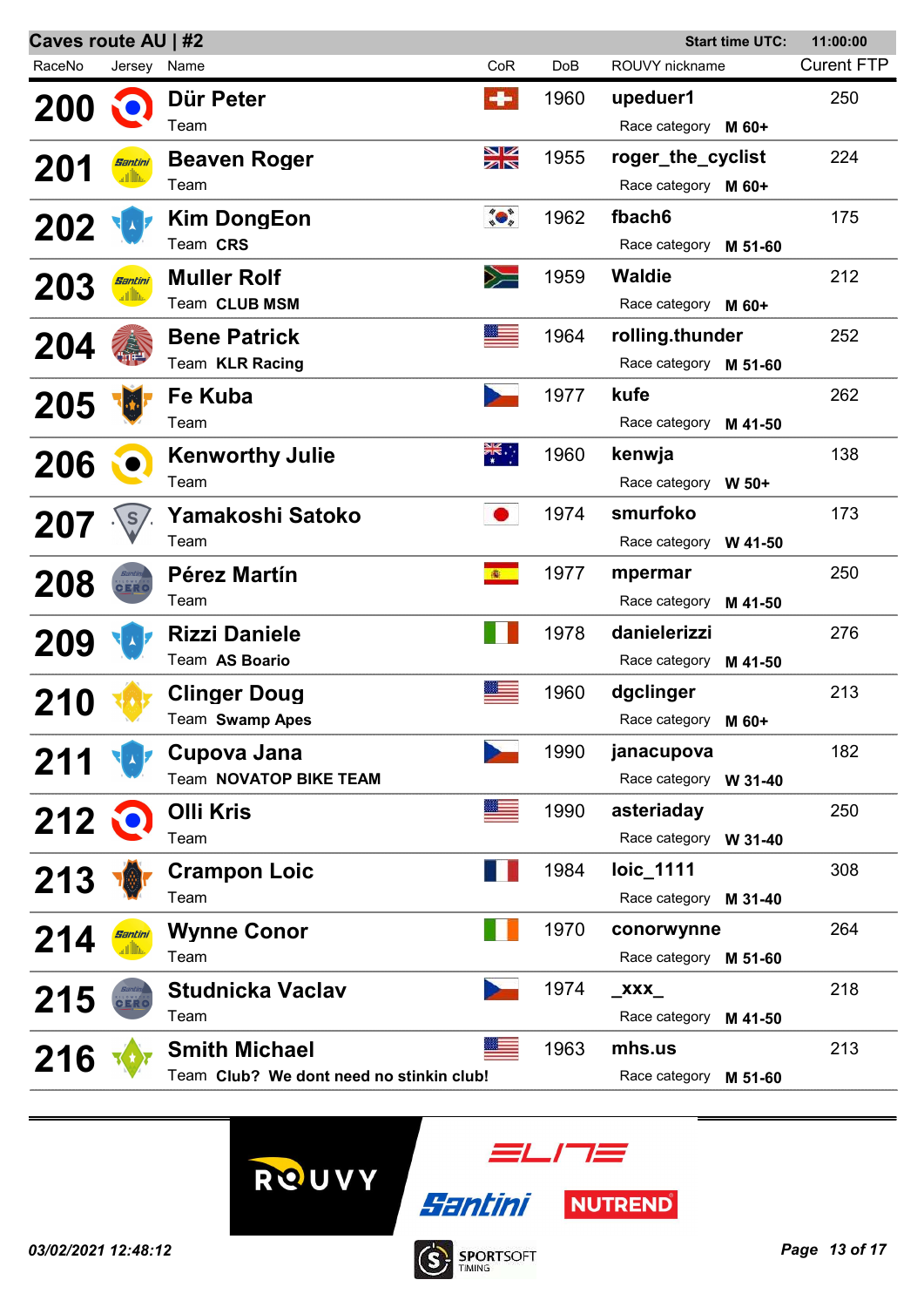| Caves route AU   #2 |             |                              |                                                                                                                                                                                                                                                                                                                                                     |                 |                       | <b>Start time UTC:</b> | 11:00:00          |
|---------------------|-------------|------------------------------|-----------------------------------------------------------------------------------------------------------------------------------------------------------------------------------------------------------------------------------------------------------------------------------------------------------------------------------------------------|-----------------|-----------------------|------------------------|-------------------|
| RaceNo              | Jersey Name |                              | CoR                                                                                                                                                                                                                                                                                                                                                 | Do <sub>B</sub> | ROUVY nickname        |                        | <b>Curent FTP</b> |
| 217                 |             | <b>Konrad Matthias</b>       |                                                                                                                                                                                                                                                                                                                                                     | 1971            | kendomatt             |                        | 250               |
|                     |             | Team RSC Friesenheim         |                                                                                                                                                                                                                                                                                                                                                     |                 | Race category         | M 41-50                |                   |
| 218                 |             | <b>Kellnerhund Christoph</b> |                                                                                                                                                                                                                                                                                                                                                     | 1975            | chrisopi              |                        | 184               |
|                     |             | Team                         |                                                                                                                                                                                                                                                                                                                                                     |                 | Race category M 41-50 |                        |                   |
| 219                 |             | chemik eva                   |                                                                                                                                                                                                                                                                                                                                                     | 1998            | evule                 |                        | 193               |
|                     |             | Team                         |                                                                                                                                                                                                                                                                                                                                                     |                 | Race category W 21-30 |                        |                   |
| 220                 |             | <b>Kerr Gavin</b>            | NK<br>AK                                                                                                                                                                                                                                                                                                                                            | 1971            | ukspin71              |                        | 250               |
|                     |             | Team                         |                                                                                                                                                                                                                                                                                                                                                     |                 | Race category M 41-50 |                        |                   |
| 221                 |             | Papp Krisztián               |                                                                                                                                                                                                                                                                                                                                                     | 1976            | S.T.A.L.K.E.R         |                        | 250               |
|                     |             | Team                         |                                                                                                                                                                                                                                                                                                                                                     |                 | Race category M 41-50 |                        |                   |
| 222                 |             | <b>Ward Mike</b>             | NK<br>NK                                                                                                                                                                                                                                                                                                                                            | 1961            | mike.ward             |                        | 268               |
|                     |             | Team                         |                                                                                                                                                                                                                                                                                                                                                     |                 | Race category M 51-60 |                        |                   |
| <b>223</b>          |             | <b>McQuarrie Stuart</b>      | M                                                                                                                                                                                                                                                                                                                                                   | 1977            | <b>SMcQuarrie</b>     |                        | 240               |
|                     |             | Team                         |                                                                                                                                                                                                                                                                                                                                                     |                 | Race category M 41-50 |                        |                   |
| 224                 |             | jeong Yeon Seok              | $\begin{picture}(120,10) \put(0,0){\line(1,0){15}} \put(15,0){\line(1,0){15}} \put(15,0){\line(1,0){15}} \put(15,0){\line(1,0){15}} \put(15,0){\line(1,0){15}} \put(15,0){\line(1,0){15}} \put(15,0){\line(1,0){15}} \put(15,0){\line(1,0){15}} \put(15,0){\line(1,0){15}} \put(15,0){\line(1,0){15}} \put(15,0){\line(1,0){15}} \put(15,0){\line($ | 1989            | <b>Yeon7169</b>       |                        | 300               |
|                     |             | Team                         |                                                                                                                                                                                                                                                                                                                                                     |                 | Race category M 31-40 |                        |                   |
| 225                 |             | <b>Sankauskas Dovydas</b>    |                                                                                                                                                                                                                                                                                                                                                     | 1978            | Dovydas Vilnius       |                        | 267               |
|                     |             | Team Vilnius                 |                                                                                                                                                                                                                                                                                                                                                     |                 | Race category M 41-50 |                        |                   |
| 226                 |             | Lee Byungtae                 | $\frac{1}{2}$                                                                                                                                                                                                                                                                                                                                       | 1960            | <b>Byungtae</b>       |                        | 250               |
|                     |             | Team CRS                     |                                                                                                                                                                                                                                                                                                                                                     |                 | Race category M 60+   |                        |                   |
|                     |             | james009 zo                  | ***                                                                                                                                                                                                                                                                                                                                                 | 1975            | james009              |                        | 153               |
|                     |             | Team                         |                                                                                                                                                                                                                                                                                                                                                     |                 | Race category M 41-50 |                        |                   |
| 228                 |             | <b>Panchenko Egor</b>        |                                                                                                                                                                                                                                                                                                                                                     | 1986            | gorian                |                        | 270               |
|                     |             | Team Cybro                   |                                                                                                                                                                                                                                                                                                                                                     |                 | Race category M 31-40 |                        |                   |
| 229                 |             | Laflamme Joel                | H                                                                                                                                                                                                                                                                                                                                                   | 1979            | Joel_Laflamme         |                        | 250               |
|                     |             | Team CCD                     |                                                                                                                                                                                                                                                                                                                                                     |                 | Race category M 41-50 |                        |                   |
| 230                 |             | <b>Seetoh Yi Yu</b>          | $\mathbb{C}$                                                                                                                                                                                                                                                                                                                                        | 1981            | <b>YYSeetoh</b>       |                        | 116               |
|                     |             | Team                         |                                                                                                                                                                                                                                                                                                                                                     |                 | Race category M 31-40 |                        |                   |
| <b>231</b>          |             | <b>Cunha Leonel</b>          | ⊕                                                                                                                                                                                                                                                                                                                                                   | 1968            | leonelcunha           |                        | 227               |
|                     |             | Team                         |                                                                                                                                                                                                                                                                                                                                                     |                 | Race category M 51-60 |                        |                   |
| 232                 |             | <b>KIM Chong Sik</b>         |                                                                                                                                                                                                                                                                                                                                                     | 1959            | kimichael             |                        | 250               |
|                     |             | Team CRS                     |                                                                                                                                                                                                                                                                                                                                                     |                 | Race category         | M 60+                  |                   |
| 233                 |             | <b>Suray Damien</b>          |                                                                                                                                                                                                                                                                                                                                                     | 1982            | damsur                |                        | 282               |
|                     |             | Team                         |                                                                                                                                                                                                                                                                                                                                                     |                 | Race category         | M 31-40                |                   |
|                     |             |                              |                                                                                                                                                                                                                                                                                                                                                     |                 |                       |                        |                   |





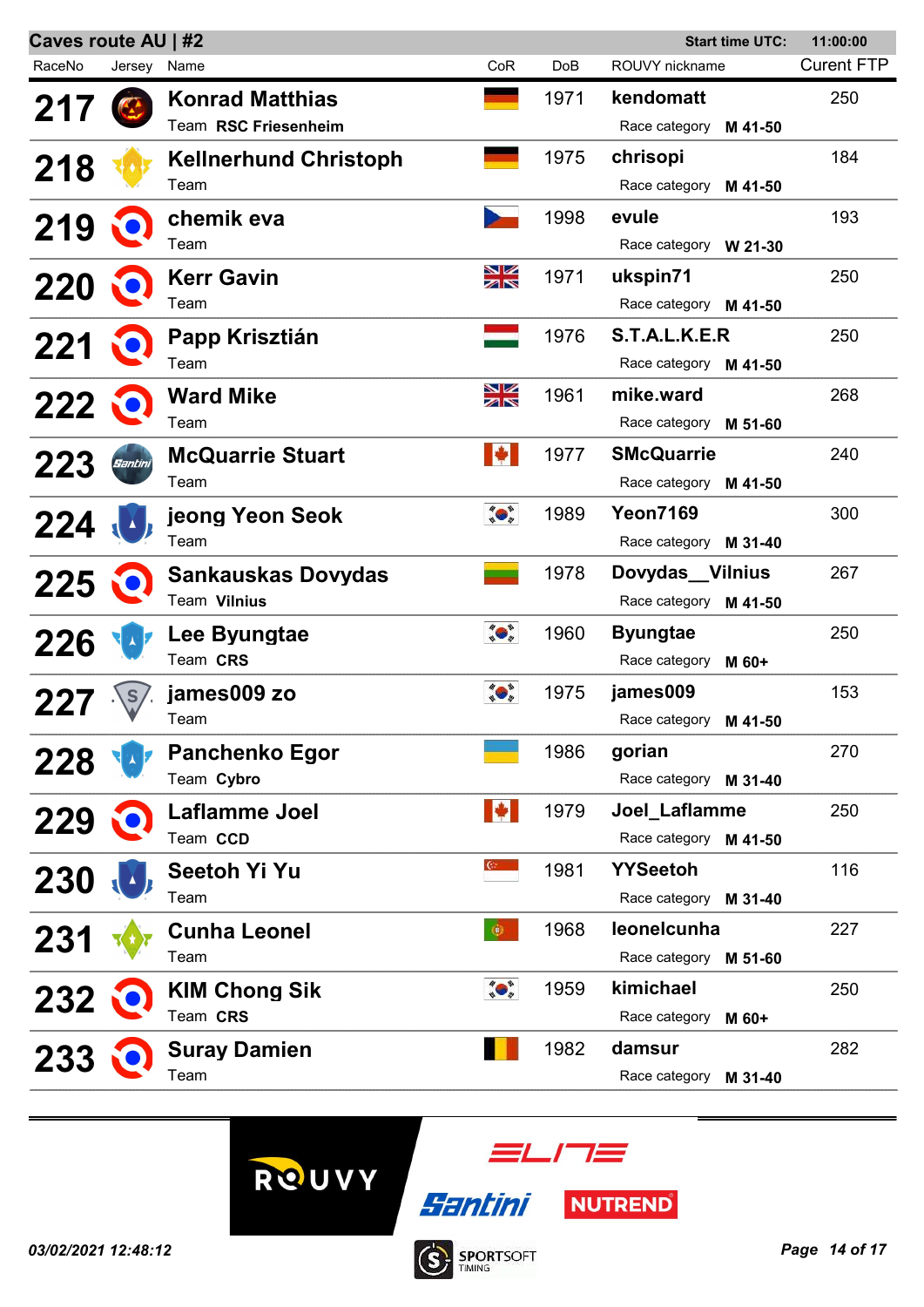| Caves route AU   #2 |             |                              |                 | <b>Start time UTC:</b> |                          | 11:00:00          |
|---------------------|-------------|------------------------------|-----------------|------------------------|--------------------------|-------------------|
| RaceNo              | Jersey Name |                              | CoR             | DoB                    | ROUVY nickname           | <b>Curent FTP</b> |
| <b>234</b>          |             | <b>Steve Irvine</b>          | NK<br>NK        | 1960                   | steverouvy               | 224               |
|                     |             | Team                         |                 |                        | Race category M 60+      |                   |
| 235                 |             | Drzyzga Adrian               |                 | 1970                   | mainzelman               | 257               |
|                     |             | Team                         |                 |                        | Race category M 51-60    |                   |
| 236                 |             | Suantai Charan               |                 | 1973                   | charan                   | 250               |
|                     |             | Team Manufacturing           |                 |                        | Race category M 41-50    |                   |
| 237                 |             | Moreno Javi                  | 衞               | 1982                   | javi_                    | 220               |
|                     |             | Team                         |                 |                        | Race category M 31-40    |                   |
| 238                 |             | <b>Hernandez Victor</b>      |                 | 1962                   | victorhernandez          | 250               |
|                     |             | Team                         |                 |                        | Race category M 51-60    |                   |
| 239                 |             | Lyubenkov Anton              |                 | 1987                   | lyubenkov_av             | 250               |
|                     |             | Team None                    |                 |                        | Race category M 31-40    |                   |
| 240                 |             | <b>Koops Frank</b>           |                 | 1985                   | frankkvtj                | 300               |
|                     |             | Team                         |                 |                        | Race category M 31-40    |                   |
| 241                 |             | kerr gavin                   | NK<br>NK        | 1971                   | gkspin71                 | 250               |
|                     |             | Team                         |                 |                        | Race category M 41-50    |                   |
| 242                 |             | <b>Pande Gaurav</b>          | $\sim$ $\sigma$ | 1978                   | gpandemics               | 250               |
|                     |             | Team                         |                 |                        | Race category M 41-50    |                   |
| 243                 |             | <b>Seefeld Bernhard</b>      |                 | 1955                   | berny55de                | 180               |
|                     |             | Team                         |                 |                        | Race category M 60+      |                   |
| 244                 |             | Vermot-Desroches hervé       |                 | 1972                   | hervevermotdesroche      | 277               |
|                     |             | Team                         |                 |                        | Race category M 41-50    |                   |
| 245                 |             | van Vreede Cees              |                 | 1947                   | ceesje                   | 250               |
|                     |             | Team Piels Cycling.          |                 |                        | Race category M 60+      |                   |
| 246                 | DEE)<br>JAY | <b>Maramotti Marcello</b>    |                 | 1976                   | original_cello           | 206               |
|                     |             | Team Squadrareggio           |                 |                        | Race category M 41-50    |                   |
| 247                 |             | lester richard               | NK<br>AK        | 1968                   | filthy                   | 250               |
|                     |             | Team                         |                 |                        | Race category<br>M 51-60 |                   |
| 248                 |             | <b>Redondo Javier</b>        | (图)             | 1962                   | javi_biker               | 250               |
|                     |             | Team pijogrinos              |                 |                        | Race category<br>M 51-60 |                   |
| 249                 |             | <b>Sporis Augustin</b>       |                 | 1974                   | vcycling198              | 270               |
|                     |             | Team Virtual Cycling Romania |                 |                        | Race category M 41-50    |                   |
| 250                 |             | <b>Turnbull Malcolm</b>      | $\geqslant$     | 1969                   | malcolm.s.turnbull       | 287               |
|                     |             | Team Nova IX / CL Fourways   |                 |                        | Race category M 51-60    |                   |
|                     |             |                              |                 |                        |                          |                   |





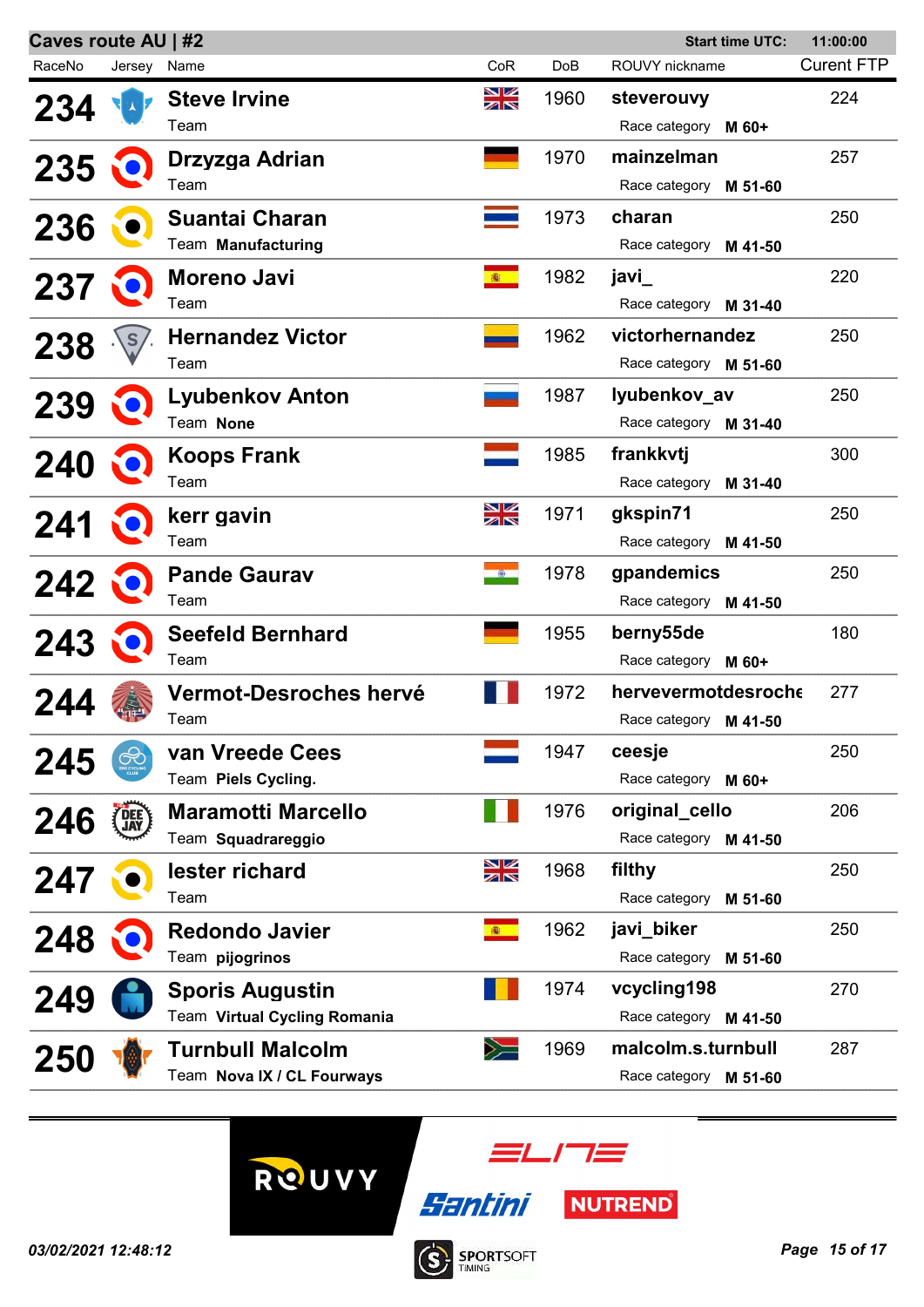| Caves route AU   #2<br><b>Start time UTC:</b> |             |                              |                                                                                                                                                                                                                                                                                                                                                     |      |                       | 11:00:00          |
|-----------------------------------------------|-------------|------------------------------|-----------------------------------------------------------------------------------------------------------------------------------------------------------------------------------------------------------------------------------------------------------------------------------------------------------------------------------------------------|------|-----------------------|-------------------|
| RaceNo                                        | Jersey Name |                              | CoR                                                                                                                                                                                                                                                                                                                                                 | DoB  | ROUVY nickname        | <b>Curent FTP</b> |
| 251                                           |             | <b>Lenz Oliver</b>           |                                                                                                                                                                                                                                                                                                                                                     | 1971 | oli007                | 305               |
|                                               |             | Team RSG                     |                                                                                                                                                                                                                                                                                                                                                     |      | Race category M 41-50 |                   |
|                                               |             | <b>Withoutstomach Ryd</b>    |                                                                                                                                                                                                                                                                                                                                                     | 1968 | ridewithoutstomach    | 224               |
| 252                                           |             | Team Holotranscobalamin      |                                                                                                                                                                                                                                                                                                                                                     |      | Race category M 51-60 |                   |
| 253                                           |             | <b>Beniak Marek</b>          | 地                                                                                                                                                                                                                                                                                                                                                   | 1970 | marci70               | 290               |
|                                               |             | Team                         |                                                                                                                                                                                                                                                                                                                                                     |      | Race category M 51-60 |                   |
| 254                                           |             | <b>Aurel Berengea</b>        |                                                                                                                                                                                                                                                                                                                                                     | 1982 | vcycling193           | 240               |
|                                               |             | Team Virtual Cycling Romania |                                                                                                                                                                                                                                                                                                                                                     |      | Race category M 31-40 |                   |
| 255                                           |             | <b>Salzmann Dominic</b>      | $\div$                                                                                                                                                                                                                                                                                                                                              | 1980 | salzd17               | 231               |
|                                               |             | Team                         |                                                                                                                                                                                                                                                                                                                                                     |      | Race category M 41-50 |                   |
| 256                                           |             | <b>Losekoot Siska</b>        |                                                                                                                                                                                                                                                                                                                                                     | 1972 | siska                 | 180               |
|                                               |             | Team                         |                                                                                                                                                                                                                                                                                                                                                     |      | Race category W 41-50 |                   |
| 257                                           |             | Nicolosi Iacopo              |                                                                                                                                                                                                                                                                                                                                                     | 1969 | ianicolo2             | 224               |
|                                               |             | Team QuoVadis MTB            |                                                                                                                                                                                                                                                                                                                                                     |      | Race category M 51-60 |                   |
| 258                                           |             | <b>Meuris Rudy</b>           |                                                                                                                                                                                                                                                                                                                                                     | 1959 | <b>Heroes</b>         | 200               |
|                                               |             | Team                         |                                                                                                                                                                                                                                                                                                                                                     |      | Race category M 60+   |                   |
| 259                                           |             | <b>Bruce Michael</b>         |                                                                                                                                                                                                                                                                                                                                                     | 1974 | <b>Bruceorlando</b>   | 240               |
|                                               |             | Team                         |                                                                                                                                                                                                                                                                                                                                                     |      | Race category M 41-50 |                   |
| 260                                           |             | <b>Mounsey Marc</b>          | NK<br>AK                                                                                                                                                                                                                                                                                                                                            | 1971 | <b>MarkoCLS</b>       | 297               |
|                                               |             | Team Team CLS                |                                                                                                                                                                                                                                                                                                                                                     |      | Race category M 41-50 |                   |
| 261                                           |             | <b>Wouters Frans</b>         | $\bullet$                                                                                                                                                                                                                                                                                                                                           | 1945 | sooikewouters         | 161               |
|                                               |             | Team Licaniek                |                                                                                                                                                                                                                                                                                                                                                     |      | Race category M 60+   |                   |
| 262                                           |             | -leroux -iv                  |                                                                                                                                                                                                                                                                                                                                                     | 1970 | jyl13                 | 272               |
|                                               |             | Team                         |                                                                                                                                                                                                                                                                                                                                                     |      | Race category M 51-60 |                   |
| 263                                           |             | <b>SA Hydratlantic</b>       | $\geq$                                                                                                                                                                                                                                                                                                                                              | 1982 | <b>Hydratlantic</b>   | 165               |
|                                               |             | Team Hydratlantic            |                                                                                                                                                                                                                                                                                                                                                     |      | Race category M 31-40 |                   |
| 264                                           |             | <b>Steffens Julian</b>       |                                                                                                                                                                                                                                                                                                                                                     | 1995 | julste                | 329               |
|                                               |             | Team                         |                                                                                                                                                                                                                                                                                                                                                     |      | Race category M 21-30 |                   |
| 265                                           |             | <b>Hyland Ant (Chuck)</b>    | ▓€∴                                                                                                                                                                                                                                                                                                                                                 | 1964 | chuckhyland           | 246               |
|                                               |             | Team Tour dBedroom           |                                                                                                                                                                                                                                                                                                                                                     |      | Race category M 51-60 |                   |
| 266                                           |             | <b>Sohn Tony</b>             | $\begin{picture}(120,10) \put(0,0){\line(1,0){15}} \put(15,0){\line(1,0){15}} \put(15,0){\line(1,0){15}} \put(15,0){\line(1,0){15}} \put(15,0){\line(1,0){15}} \put(15,0){\line(1,0){15}} \put(15,0){\line(1,0){15}} \put(15,0){\line(1,0){15}} \put(15,0){\line(1,0){15}} \put(15,0){\line(1,0){15}} \put(15,0){\line(1,0){15}} \put(15,0){\line($ | 1962 | sdsohn                | 146               |
|                                               |             | Team CRS                     |                                                                                                                                                                                                                                                                                                                                                     |      | Race category M 51-60 |                   |
| 267                                           |             | <b>Ramsden Ben</b>           | NK<br>AK                                                                                                                                                                                                                                                                                                                                            | 1985 | yobejammin            | 283               |
|                                               |             | Team                         |                                                                                                                                                                                                                                                                                                                                                     |      | Race category M 31-40 |                   |
|                                               |             |                              |                                                                                                                                                                                                                                                                                                                                                     |      |                       |                   |